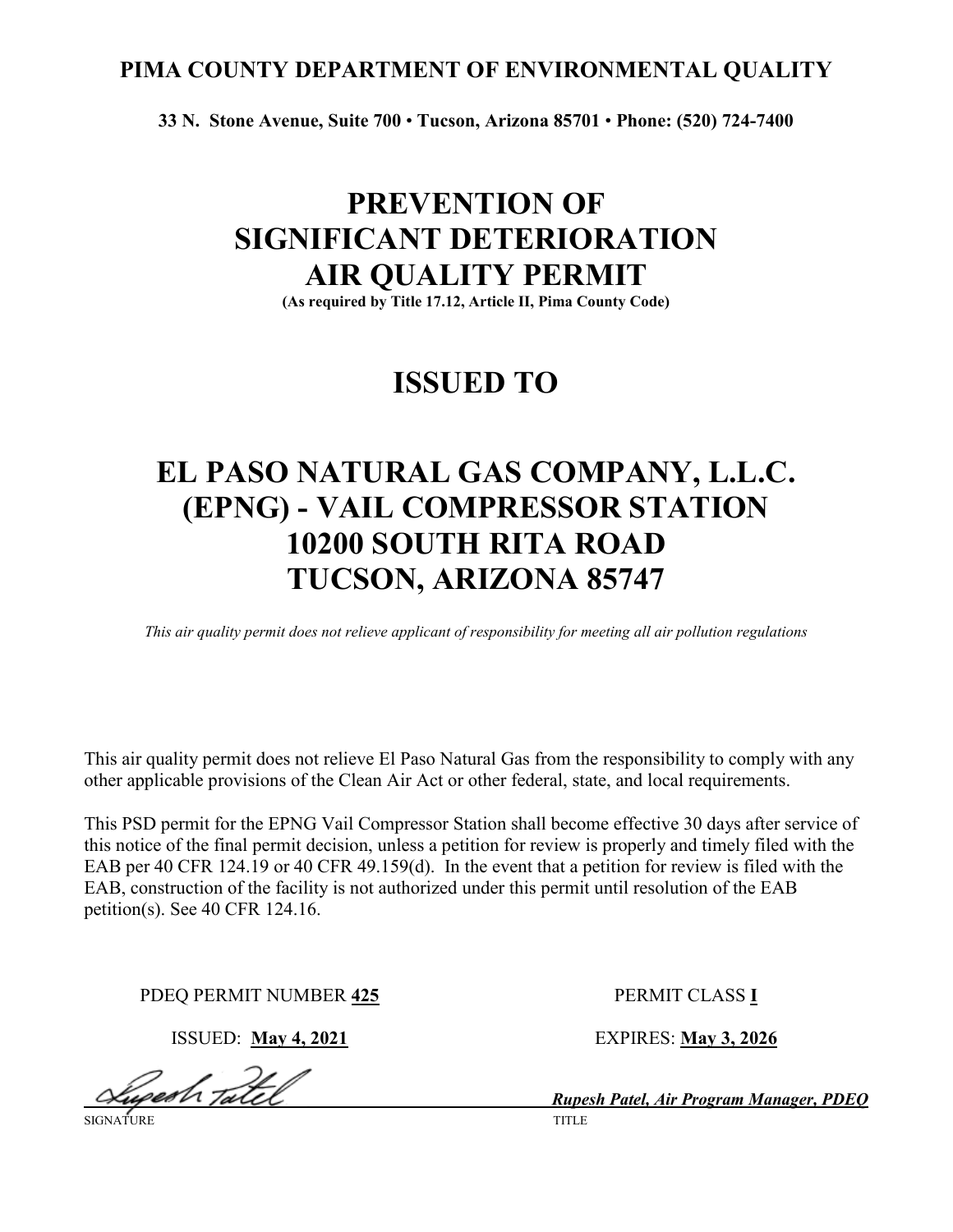# **TABLE OF CONTENTS**

|            | <b>Summary</b> 3                                                                                                                                                                                                               |  |
|------------|--------------------------------------------------------------------------------------------------------------------------------------------------------------------------------------------------------------------------------|--|
|            | Part A: General Conditions 5                                                                                                                                                                                                   |  |
| 1.         | Permit Expiration and Renewal material contracts and all properties and Renewal material contracts and all pro                                                                                                                 |  |
| 2.         |                                                                                                                                                                                                                                |  |
| 3.         | Permit Revision, Reopening, Revocation and Reissuance, or Termination for Cause5                                                                                                                                               |  |
| 4.         | Posting of Permit Material Communications and the contract of the contract of the contract of the contract of the contract of the contract of the contract of the contract of the contract of the contract of the contract of  |  |
| 5.         |                                                                                                                                                                                                                                |  |
| 6.         |                                                                                                                                                                                                                                |  |
| 7.         | Compliance Certifications [100] Compliance Certifications [100] Manuscrittis [100] Manuscrittis [100] Manuscrittis [100] Manuscrittis [100] Manuscrittis [100] Manuscrittis [100] Manuscrittis [100] Manuscrittis [100] Manusc |  |
| 8.         |                                                                                                                                                                                                                                |  |
| 9.         |                                                                                                                                                                                                                                |  |
| 10.        | Permit Revision Pursuant to Federal Hazardous Air Pollutant Standard [11, 1201] [8] 8                                                                                                                                          |  |
| 11.        | Excess Emissions, Permit Deviations, And Emergency Reporting [11, 2011] [12, 2016].                                                                                                                                            |  |
| 12.        |                                                                                                                                                                                                                                |  |
| 13.        |                                                                                                                                                                                                                                |  |
| 14.        |                                                                                                                                                                                                                                |  |
| 15.        |                                                                                                                                                                                                                                |  |
| 16.        | Facility Changes Without Permit Revision [11] [12] Tacility Changes Without Permit Revision [13] [13] Tacility Changes Without Permit Revision [13] Tacility Changes Without Permit Revision [13] Tacility Changes Without Per |  |
| 17.        |                                                                                                                                                                                                                                |  |
| 18.        |                                                                                                                                                                                                                                |  |
| 19.        |                                                                                                                                                                                                                                |  |
| 20.        |                                                                                                                                                                                                                                |  |
| 21.        | Accident Prevention Requirements Under the Clean Air Act (CAA Section 112(r)) 16                                                                                                                                               |  |
| 22.        | Asbestos Requirements (Demolition/Renovation material contracts and the 16                                                                                                                                                     |  |
| 23.        | Stratospheric Ozone Depleting Substances [16] The Stratospheric Ozone Depleting Substances [16] The Stratospheric Ozone Depleting Substances [16] The Stratospheric Ozone Depleting Substances [16] The Stratospheric Ozone De |  |
|            | <u>Part B: Specific Conditions for Turbines [17]</u>                                                                                                                                                                           |  |
| 26.        |                                                                                                                                                                                                                                |  |
| 27.        |                                                                                                                                                                                                                                |  |
| 28.        |                                                                                                                                                                                                                                |  |
| 29.        |                                                                                                                                                                                                                                |  |
| 30.        |                                                                                                                                                                                                                                |  |
| 31.        | Facility Changes 21                                                                                                                                                                                                            |  |
|            | Part C: Specific Conditions for Stationary Spark Ignition Internal Combustion Engines [101] 22                                                                                                                                 |  |
|            |                                                                                                                                                                                                                                |  |
| 32.        |                                                                                                                                                                                                                                |  |
| $33 - 36.$ |                                                                                                                                                                                                                                |  |
| 37.        | Compliance Determination 25                                                                                                                                                                                                    |  |
|            | Attachment 1: Applicable Regulations [19] 29                                                                                                                                                                                   |  |
|            | Attachment 2: Equipment List 31                                                                                                                                                                                                |  |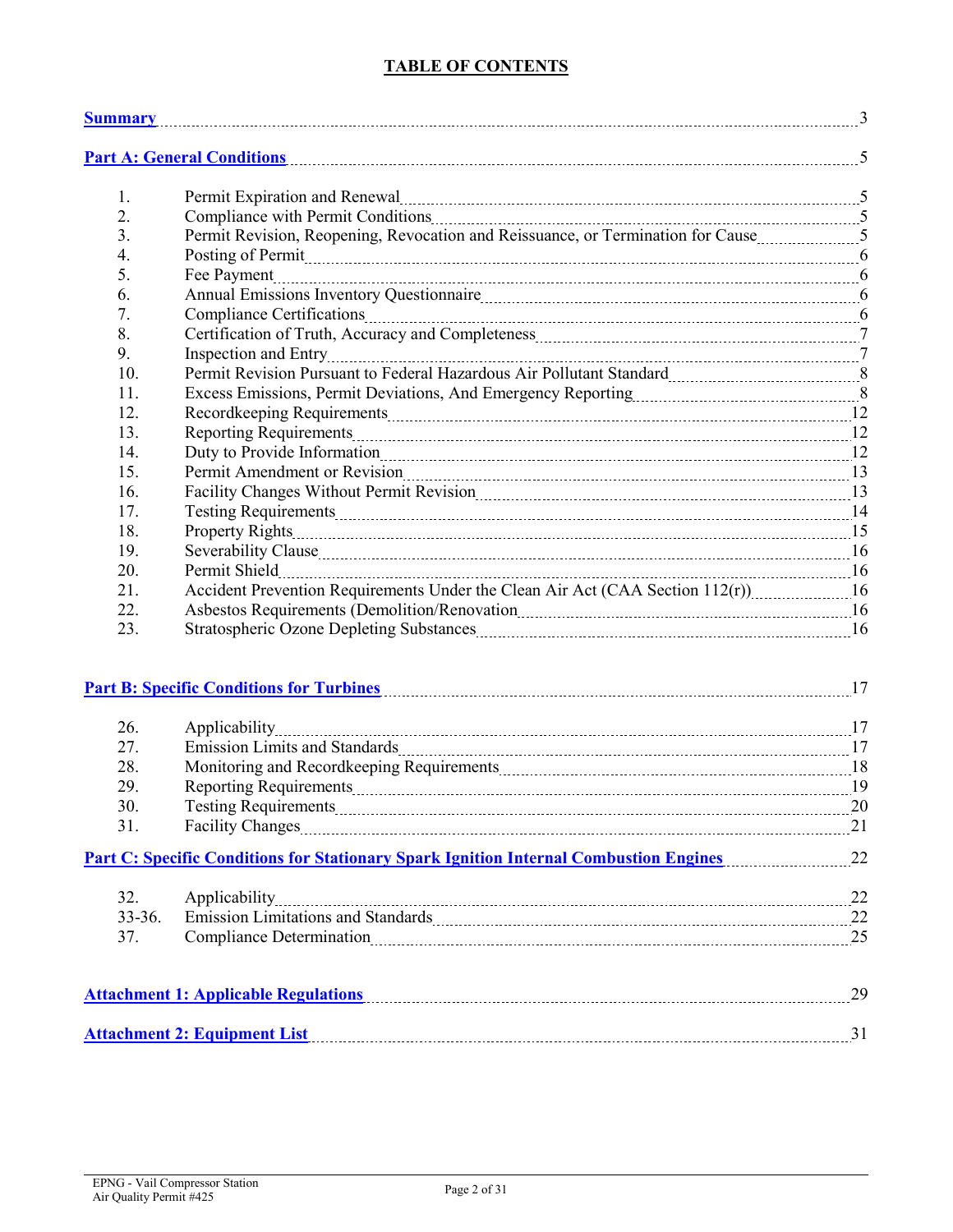### **SUMMARY**

<span id="page-2-0"></span>This Title V, Class I, Major Source air quality permit is issued to El Paso Natural Gas Company, L.L.C. (EPNG), the Permittee, for operation of their Vail Compressor Station. A renewal of the Title V, Class I Permit No. 425 was recently issued on July 27, 2020, which expires on July 26, 2025 for continued operation of the Vail Compressor Station. EPNG submitted an application for a Significant Permit Revision for the Vail Compressor Station on February 7, 2020. This modification is issued to EPNG to install additional gas cooling facilities and gas recycling and an emergency generator to allow for operational flexibility. The revision is subject to the Prevention of Significant Deterioration (PSD) permitting pursuant to title 40 of the Code of Federal Regulations, section 52.21.

EPNG provides natural gas transportation services for natural gas suppliers and end users throughout the southwestern United States, and owns and operates a large natural gas pipeline network. The Vail compressor station is one of several such stations that provide natural gas compression to the pipeline network. Compression is needed to maintain enough pressure in the pipeline to keep the natural gas flowing, and is accomplished by three natural gas-fired General Electric M3002-RA turbines each driving a compressor unit. Primary electric power at the Vail station is purchased power i.e. EPNG Vail compression station does not have auxiliary engines for power generation.

There is no air pollution control equipment installed on any of the gas turbines at the Vail compressor station. The three turbines were installed in 1953 and are not subject to New Source Performance Standards. The facility is permitted to operate 24 hours a day and 365 days a year.

This facility has been automated and hence is an unattended station. All records relating to this permit will be kept at 5151 E. Broadway, Suite 1680, Tucson, AZ 85711.

The current total potential emissions emitted from this facility (excluding insignificant activities) are as follows. These figures are for reference purposes only, and are not enforceable by direct measurement unless otherwise noted in Part B of this permit. The source is a major source for Nitrogen Oxide  $(NO<sub>X</sub>)$  and Carbon Monoxide  $(CO)$  and minor for all other regulated pollutants.

| <b>Pollutant</b>                  |                  | $E$ missions <sup>1</sup><br>(lbs Per Hour Per Turbine) | <b>Total Emissions</b><br>(Tons Per Year) |  |  |
|-----------------------------------|------------------|---------------------------------------------------------|-------------------------------------------|--|--|
| Nitrogen Oxides                   | NO <sub>X</sub>  | 41.0                                                    | 539                                       |  |  |
| Carbon Monoxide                   | CO <sub>1</sub>  | 13.1                                                    | 173                                       |  |  |
| Green House Gas                   | CO <sub>2e</sub> | 6,079                                                   | 18,369                                    |  |  |
| Particulate Matter                | $PM_{10}$        | 0.34                                                    | 4.51                                      |  |  |
| Volatile Organic Compounds        | <b>VOC</b>       | 0.11                                                    | 2.70                                      |  |  |
| <b>Sulfur Oxides</b>              | $SO_{X}$         | 0.18                                                    | 2.32                                      |  |  |
| Single Hazardous Air Pollutants   | <b>HAP</b>       | 0.162                                                   | 0.49                                      |  |  |
| Total Hazardous Air Pollutants    | HAPs             | 0.05                                                    | 0.80                                      |  |  |
| Formaldehyde<br>CH <sub>2</sub> O |                  | 0.04                                                    | 0.49                                      |  |  |

<sup>1</sup> NO<sub>X</sub> was based on the highest fuel rate for units similar to the EPNG Vail Compressor Station identified within the EPNG COMET database. CO based on source test data dated December 6, 2007 and February 2, 2011. VOC,  $SO_2$ , HAPs, PM and  $CO_{2g}$  are based on EPA AP-42 Emission factors.  $NO<sub>X</sub>$  and CO emissions include a modest  $+10\%$  Safety Factor to represent maximum operating conditions.

EPNG is accepting an operational restriction which will only allow operation of two turbine units simultaneously at any time except during periods of switching and routine maintenance. EPNG also proposes to add a natural gasfired emergency generator to provide power to the gas cooling fans in an emergency when purchased power is interrupted. Based on this operating limitation, the potential emissions from the Vail Compressor Station are provided below.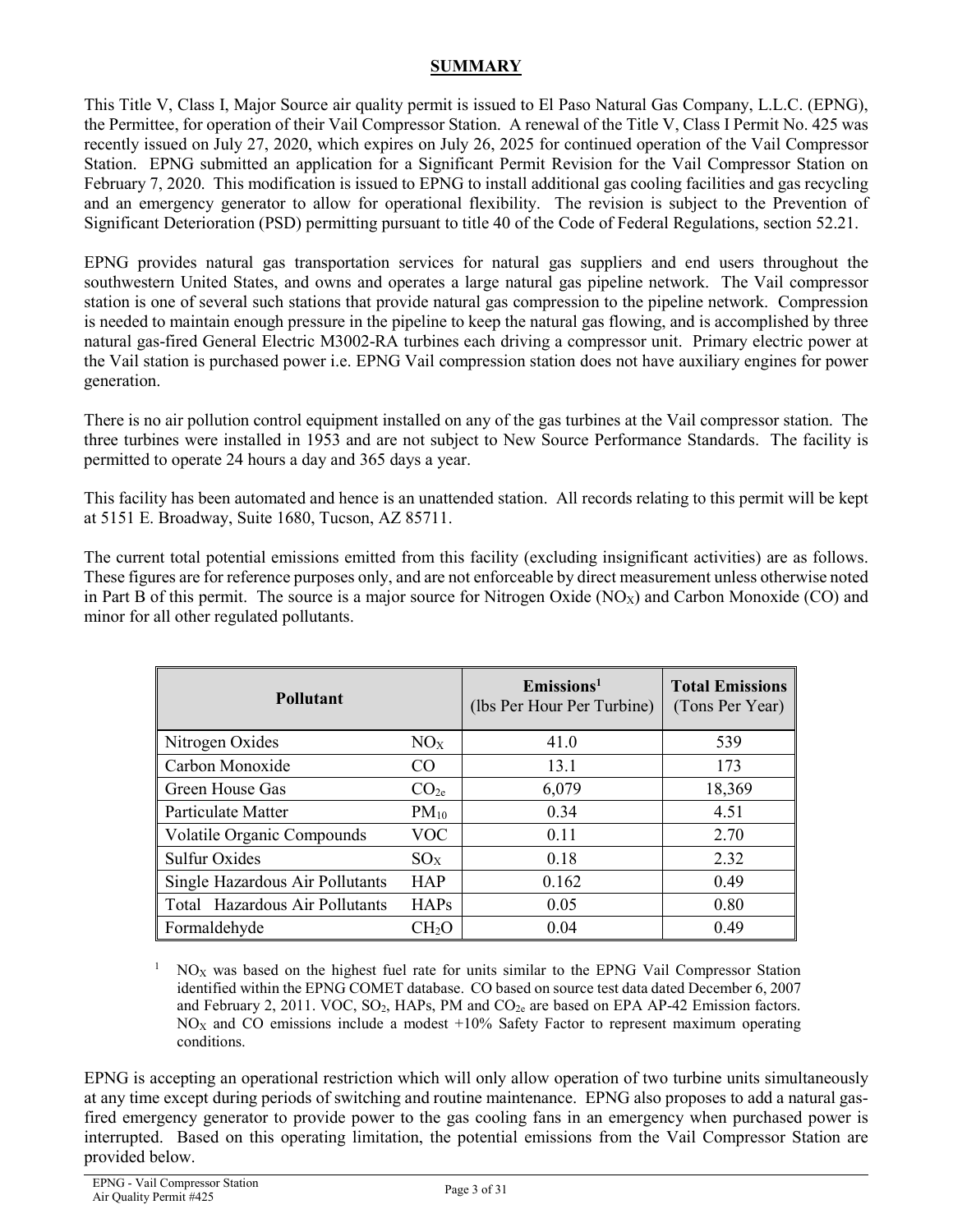| <b>Pollutant</b>                | <b>Estimated Potential Emissions (tpy)</b> |                                      |                  |              |  |  |
|---------------------------------|--------------------------------------------|--------------------------------------|------------------|--------------|--|--|
|                                 | Turbine A-1,<br>A-2, or A-3                | <b>Emergency</b><br><b>Generator</b> | <b>Fugitives</b> | <b>Total</b> |  |  |
| NO <sub>X</sub>                 | 180.68                                     | 1.11                                 |                  | 362          |  |  |
| CO                              | 57.59                                      | 2.22                                 |                  | 117          |  |  |
| <b>VOC</b>                      | 0.48                                       | 0.55                                 | 1.27             | 2.78         |  |  |
| SO <sub>2</sub>                 | 0.77                                       | 0.001                                |                  | 1.55         |  |  |
| $PM/PM_{10}$ /PM <sub>2.5</sub> | 1.50                                       | 0.09                                 |                  | 3.10         |  |  |
| Max HAP                         | 0.16                                       | 0.07                                 | 0.10             | 0.16         |  |  |
| <b>Total HAPs</b>               | 0.23                                       | 0.11                                 | 0.10             | 0.67         |  |  |
| CO <sub>2</sub> e               | 26,649                                     | 230                                  | 771              | 54,299       |  |  |

**All terms and conditions of this permit are enforceable by the Administrator of the United States Environmental Protection Agency (U.S.EPA) except as otherwise noted.**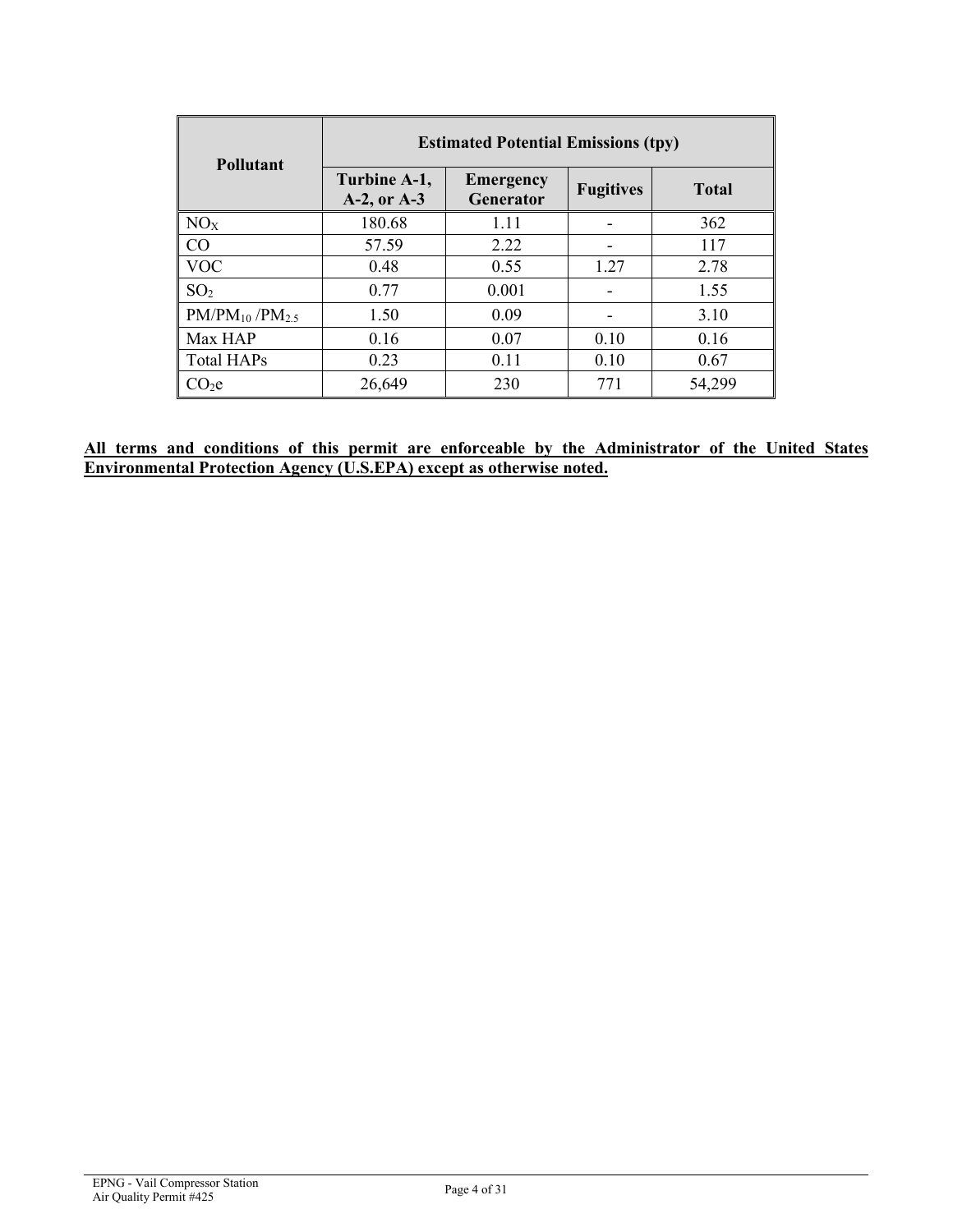#### EPNG - Vail Compressor Station EFING - Van Compressor Station<br>Air Quality Permit #425

# **GENERAL CONDITIONS**

<span id="page-4-0"></span>*(References to A.R.S. are references to the Arizona Revised Statutes, references to A.A.C. are references to the Arizona Administrative Code, and references to PCC are references to Title 17 of the Pima County Code)*

#### **1. Permit Expiration and Renewal** [PCC 17.11.090.A & PCC 17.12.010.D.1]

- A. This permit is valid for a period of five years from the date of issuance.
- B. The Permittee shall submit an application for renewal of this permit at least 6 months, but not more than 18 months prior to the date of permit expiration.

### **2. Compliance with Permit Conditions 12.12.040.A.8.a** & b]

- A. The Permittee shall comply with all conditions of this permit including all applicable requirements of the Arizona air quality statutes and Pima County air quality rules. Any permit noncompliance constitutes a violation of the Arizona Revised Statutes and is grounds for enforcement action; for permit termination, revocation and reissuance, or revision; or for denial of a permit renewal application. In addition, noncompliance with any federally enforceable requirement constitutes a violation of the Clean Air Act.
- B. It shall not be a defense for a Permittee in an enforcement action that it would have been necessary to halt or reduce the permitted activity in order to maintain compliance with the conditions of this permit.

#### **3. Permit Revision, Reopening, Revocation and Reissuance, or Termination for Cause**

[PCC 17.12.040.A.8.c & PCC 17.12.130]

- A. The permit may be revised, reopened, revoked and reissued, or terminated for cause. The filing of a request by the Permittee for a permit revision, revocation and reissuance, termination; or of a notification of planned changes or anticipated noncompliance does not stay any permit condition.
- B. The permit shall be reopened and revised under any of the following circumstances:
	- 1. Additional applicable requirements under the Clean Air Act become applicable to a Class I source. Such a reopening shall only occur if there are three or more years remaining in the permit term. The reopening shall be completed no later than 18 months after promulgation of the applicable requirement. No such reopening is required if the effective date of the requirement is later than the date on which the permit is due to expire, unless an application for renewal has been submitted pursuant to PCC 17.12.140.B. Any permit revision required pursuant to this subparagraph shall comply with the provisions in PCC 17.12.140 for permit renewal and shall reset the five-year permit term.
	- 2. Additional requirements, including excess emissions requirements, become applicable to an affected source under the acid rain program. Upon approval by the Administrator, excess emissions offset plans shall be deemed to be incorporated into the Class I permit.
	- 3. The Control Officer or the Administrator determines that the permit contains a material mistake or that inaccurate statements were made in establishing the emissions standards or other terms or conditions of the permit.
	- 4. The Control Officer or the Administrator determines that the permit needs to be revised or revoked to assure compliance with the applicable requirements.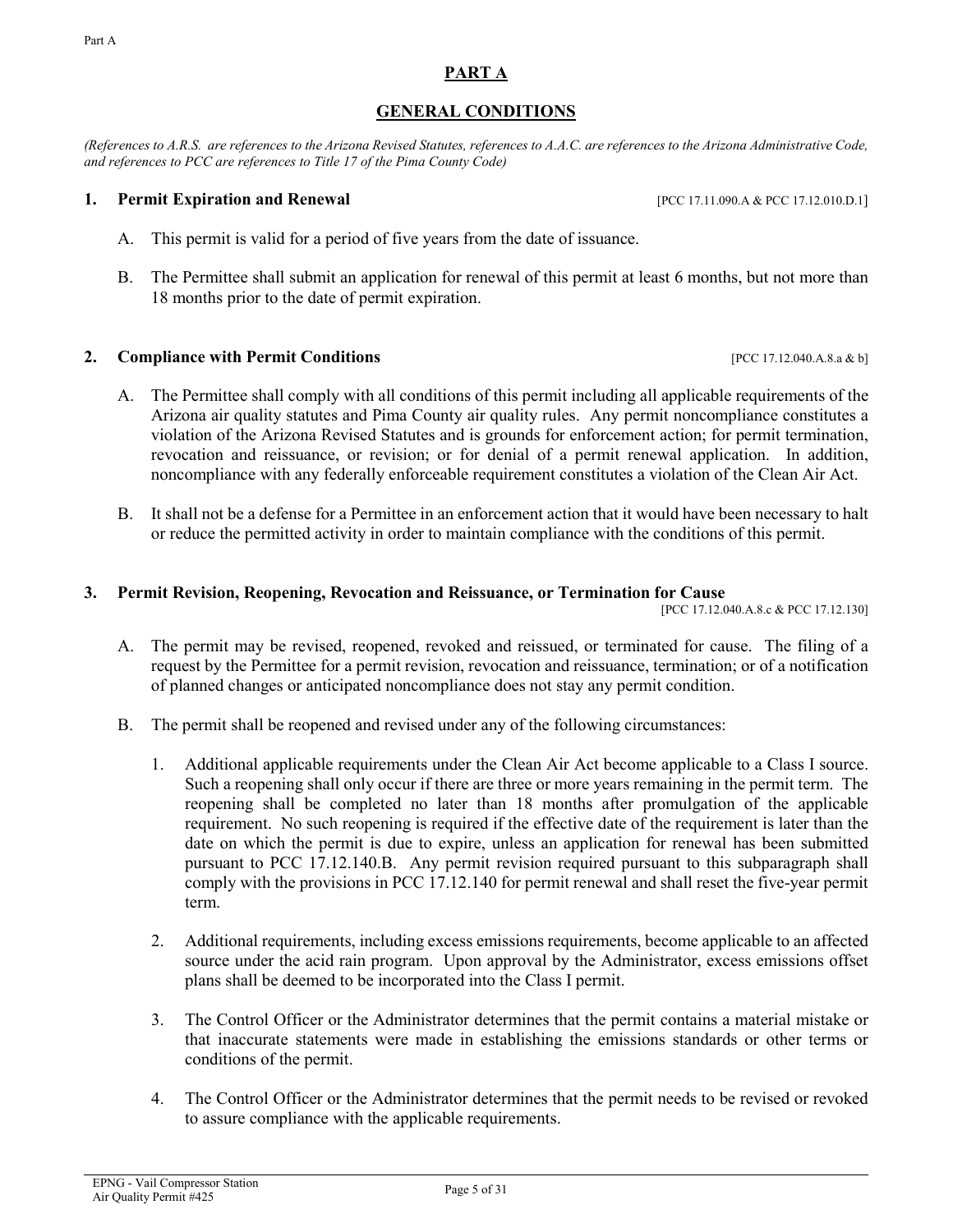C. Proceedings to reopen and reissue a permit, including appeal of any final action relating to a permit reopening, shall follow the same procedures as apply to initial permit issuance. and shall affect only those parts of the permit for which cause to reopen exists. Such reopenings shall, except for reopenings under condition 3.B.1 above, affect only those parts of the permit for which cause to reopen exist. Such reopenings shall be made as expeditiously as practicable. Permit reopenings for reasons other than those stated in condition 3.B.1 above shall not result in a resetting of the five-year permit term.

### **4. Posting of Permit 18. <b>Posting of Permit 18. POSTIPLE 222 & ARS 49-485**

The Permittee, who has been granted an individual permit by PDEQ or a general permit and authorization to operate (ATO), shall maintain a complete copy of the permits and ATO's onsite. If it is not feasible to maintain a copy of the permit and ATO onsite, the Permittee may request, in writing, to maintain a copy of the permit at an alternate location. Upon written approval by the Control Officer, the Permittee must maintain a complete copy of the permit at the approved alternative location. In addition, the machine(s), equipment, device(s), or other article(s) for which the permit or ATO has been issued shall be affixed with a unique and clearly visible and accessible identification (ID).

The Permittee shall pay fees to the Control Officer pursuant to PCC 17.12.220.

# **6. Annual Emissions Inventory Questionnaire contract the contract of the contract of the contract of the contract of the contract of the contract of the contract of the contract of the contract of the contract of the**

- A. When requested by the Control Officer, the Permittee shall complete and submit to the Control Officer an annual emissions inventory questionnaire. The questionnaire is due by March 31 or ninety days after the Control Officer makes the request and inventory form available, whichever occurs later, and shall include emission information for the previous calendar year. These requirements apply whether or not a permit has been issued and whether or not a permit application has been filed.
- B. The questionnaire shall be on a form provided by or approved by the Control Officer and shall include the information required by PCC 17.12.160.

### **7. Compliance Certification** [PCC 17.12.040.A.5 & PCC 17.12.080.A.2]

The Permittee shall submit a compliance certification to the Control Officer that describes the compliance status of the source with respect to each permit condition. Certifications shall be submitted on the dates and frequency specified in Part B of this permit.

- A. The compliance certification shall include the following:
	- 1. Identification of each term or condition contained in the permit including emission limitations, standards, or work practices that are the basis of the certification;
	- 2. Identification of the method(s) or other means used by the Permittee for determining the compliance status with each term and condition during the certification period. Such methods and other means shall include, at a minimum, the methods and means required under PCC  $17.12.040(A)(3)$ , (monitoring including the related recordkeeping and reporting sections of this permit. If necessary, the Permittee also shall identify any other material information that must be included in the certification to comply with Section  $113(c)(2)$  of the Clean Air Act, which prohibits knowingly making a false certification or omitting material information;

**5. Fee Payment** [PCC 17.12.040.A.9 & PCC 17.12.220, SIP Rule 214]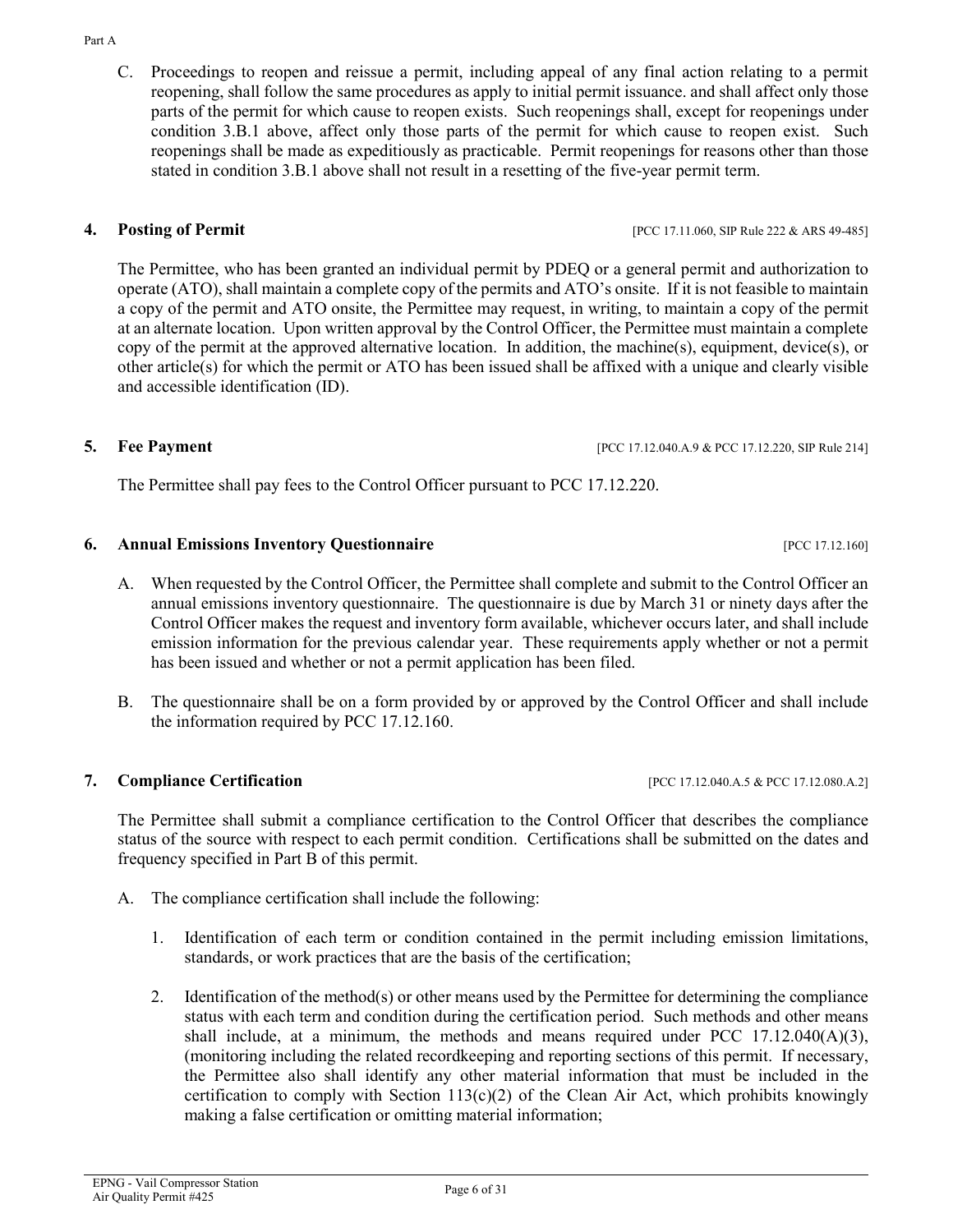Part A

- 3. The status of compliance with the terms and conditions of the permit for the period covered by the certification, including whether compliance during the period was continuous or intermittent. The certification shall be based on the methods or means designated in condition 7.A.2 above. The certification shall identify each deviation and take it into account for consideration in the compliance certification;
- 4. For emission units' subject to 40 CFR Part 64, the certification shall also identify as possible exceptions to compliance any period during which compliance is required and in which an excursion or exceedance defined under 40 CFR Part 64 occurred;
- 5. All instances of deviations from permit requirements reported pursuant to condition 11.B of Part A as well as progress reports on all outstanding compliance schedules submitted pursuant to PCC 17.12.080; and
- 6. Other facts the Control Officer may require to determine the compliance status of the facility.
- B. A copy of all compliance certifications for Class I permits shall also be submitted to the EPA Administrator. The compliance certifications may be submitted electronically using the subpart specific reporting form in the Compliance and Emissions Data Reporting Interface (CEDRI) that is accessed through EPA's Central Data Exchange (CDX) [\(www.epa.gov/cdx\)](http://www.epa.gov/cdx). However, if the reporting form specific to this subpart is not available in CEDRI at the time that the report is due, the written report must be submitted to the Administrator at the appropriate address listed in §60.4. The address for the EPA Administrator is:

#### **EPA Region 9, Air Section (ENF-2-1), Enforcement and Compliance Assurance Division, 75 Hawthorne St, San Francisco, CA 94105**

### **8. Certification of Truth, Accuracy and Completeness** [PCC 17.12.080.A.3]

Any document required to be submitted by this permit, including reports, shall contain a certification by a responsible official of truth, accuracy, and completeness. This certification and any other certification required by this permit shall state that, based on information and belief formed after reasonable inquiry, the statements and information in the document are true, accurate, and complete.

#### **9.** Inspection and Entry **EXECUTE 2008** [PCC 17.12.080.A.4]

The Permittee shall allow the Control Officer or the authorized representative of the Control Officer upon presentation of proper credentials to:

- A. Enter upon the Permittee's premises where a source is located, emissions-related activity is conducted, or where records are required to be kept under the conditions of the permit;
- B. Have access to and copy, at reasonable times, any records that are required to be kept under the conditions of the permit;
- C. Inspect, at reasonable times, any facilities, equipment (including monitoring and air pollution control equipment), practices, or operations regulated or required under the permit;
- D. Sample or monitor, at reasonable times, substances or parameters for the purpose of assuring compliance with the permit or other applicable requirements; and
- E. Record any inspection by use of written, electronic, magnetic and photographic media.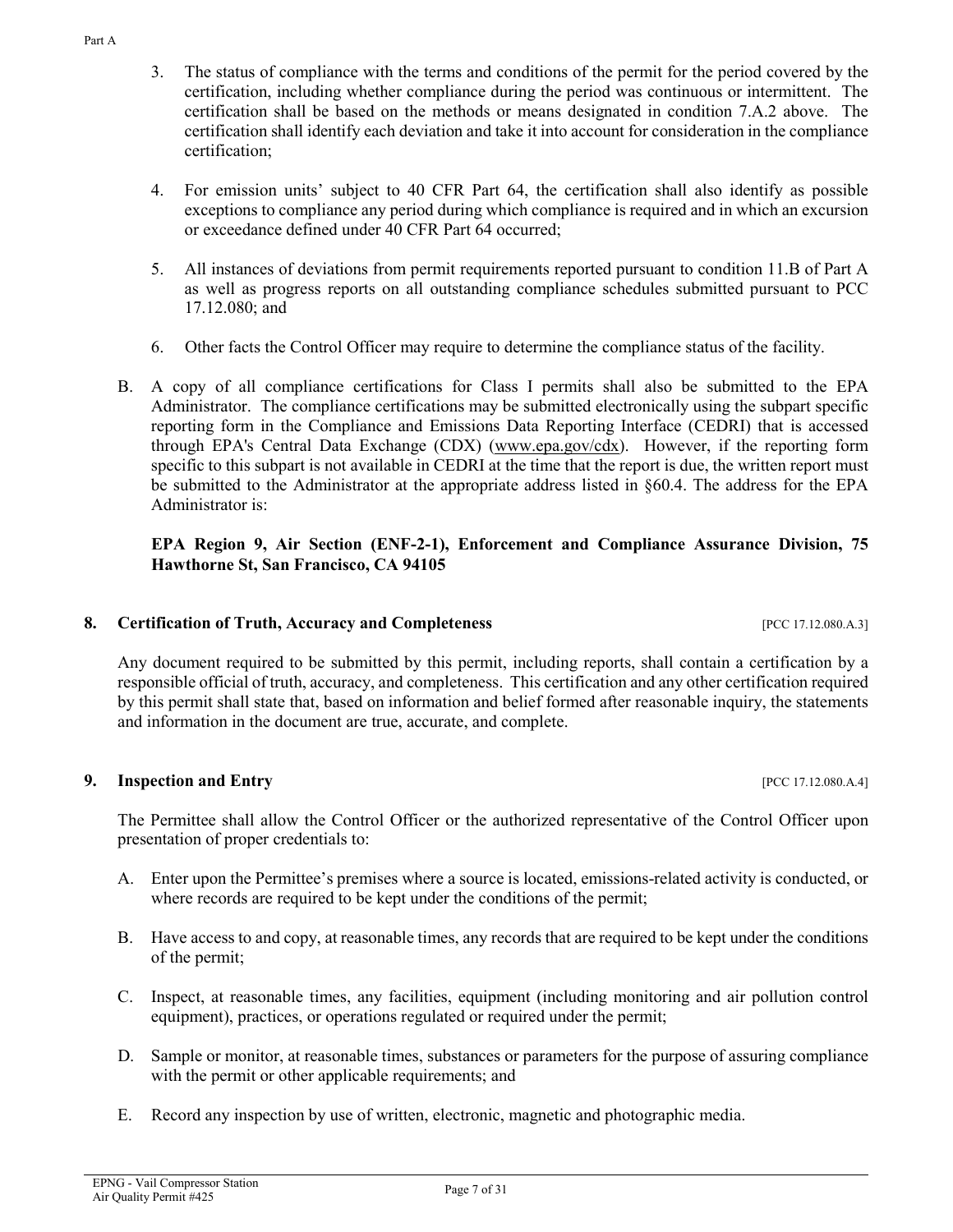#### **10. Permit Revision Pursuant to Federal Hazardous Air Pollutant Standard** [PCC 17.12.010.D.3]

If this source becomes subject to a standard promulgated by the Administrator pursuant to Section 112(d) of the Clean Air Act (National Emission Standards for Hazardous Air Pollutants - NESHAP), then the Permittee shall, within twelve months of the date on which the standard is promulgated, submit an application for a permit revision demonstrating how the source will comply with the standard.

### **11. Excess Emissions, Permit Deviations, and Emergency Reporting**

- A. Excess Emissions Reporting  $[PC 17.13.170]$ 
	- 1. Excess emissions shall be reported as follows:
		- a. The Permittee shall report to the Control Officer any emissions in excess of the limits established by this permit. Such report shall be in two parts as specified below:
			- i. Notification by telephone, facsimile or e-mail within 24 hours of the time when the Permittee first learned of the occurrence of excess emissions including all available information in condition 11.A.1.b. below. The number to call to report excess emissions is **520-724-7400.** The facsimile number to report excess emissions is **520-838-7432.** The e-mail to report excess emissions is **[air.notices@pima.gov](mailto:air.notices@pima.gov)**
			- ii. Detailed written notification by submission of an excess emissions report within 72 hours of the notification in 11.A.1.a.i above. Notifications should be mailed or e-mailed to:

#### **PDEQ Air Program 33 N. Stone Avenue, Suite 700, Tucson, Arizona 85701. [air.notices@pima.gov](mailto:air.notices@pima.gov)**

- b. The report shall contain the following information:
	- i. Identity of each stack or other emission point where the excess emission occurred;
	- ii. Magnitude of the excess emissions expressed in the units of the applicable emission limitation and the operating data and calculations used in determining the magnitude of the excess emissions;
	- iii. Date, time, and duration or expected duration of the excess emissions;
	- iv. Identity of the equipment from which the excess emissions emanated;
	- v. Nature and cause of the emissions;
	- vi. If the excess emissions were the result of a malfunction, steps taken to remedy the malfunction and the steps taken or planned to prevent the recurrence of such malfunctions; and
	- vii. The steps that were or are being taken to limit the excess emissions; Iif the excess emissions resulted from start-up or malfunction, the report shall contain a list of the steps taken to comply with permit procedures.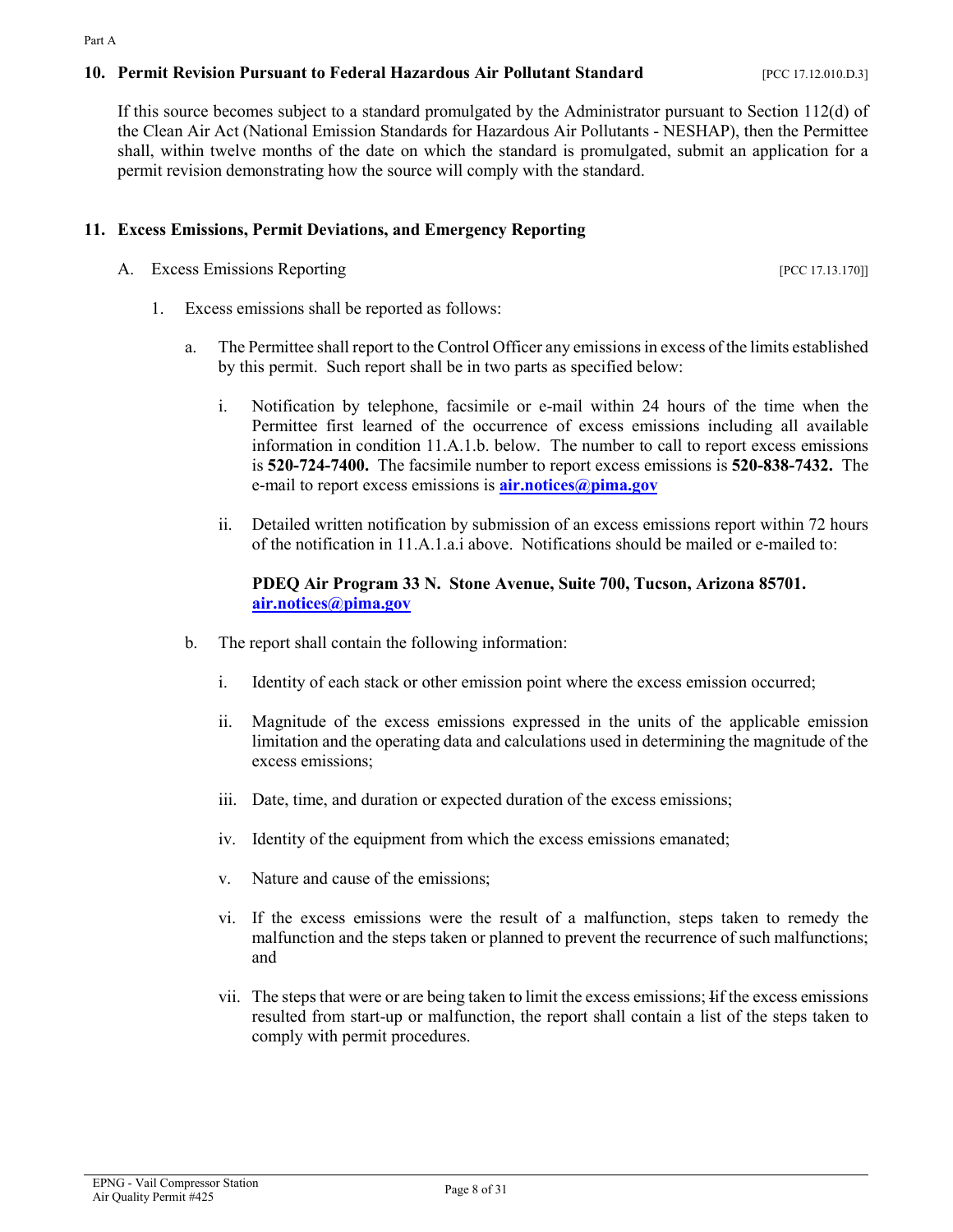- 2. In the case of continuous or recurring excess emissions, the notification requirements of this section shall be satisfied if the source provides the required notification after excess emissions are first detected and includes in such notification an estimate of the time the excess emissions will continue. Excess emissions occurring after the estimated time period or changes in the nature of the emissions as originally reported shall require additional notification pursuant to 11.A.1 above.
- B. Permit Deviations Reporting  $[PC 17.12.040.A.5.b]$

The Permittee shall promptly report deviations from permit requirements, including those attributable to upset conditions as defined in the permit, the probable cause of such deviations, and any corrective actions or preventive measures taken. Prompt reporting shall mean that the report was submitted to the Control Officer by certified mail, facsimile, e-mail [\(air.notices@pima.gov\)](mailto:air.notices@pima.gov) or hand delivery within two working days of the time when emission limitations were exceeded due to an emergency or within two working days of the time when the Permittee first learned of the occurrence of a deviation from a permit requirement.

#### C. Emergency Provision [PCC 17.12.040.E]

- 
- 1. An "emergency" means any situation arising from sudden and reasonably unforeseeable events beyond the control of the source, including acts of God, that requires immediate corrective action to restore normal operation and that causes the source to exceed a technology-based emission limitation under the permit, due to unavoidable increases in emission attributable to the emergency. An emergency shall not include noncompliance to the extent caused by improperly designed equipment, lack of preventive maintenance, careless or improper operation, or operator error.
- 2. An emergency constitutes an affirmative defense to an action brought for noncompliance with the technology-based emission limitations if condition 11.C.3 below is met.
- 3. The affirmative defense of emergency shall be demonstrated through properly signed, contemporaneous operating logs, or other relevant evidence that:
	- a. An emergency occurred and that the Permittee can identify the cause or causes of the emergency;
	- b. The permitted facility was being properly operated at the time of the emergency;
	- c. During the period of the emergency the Permittee took all reasonable steps to minimize levels of emissions that exceeded the emissions standards or other requirements in the permit; and
	- d. The Permittee submitted notice of the emergency to the Control Officer by certified mail, facsimile, e-mail [\(air.notices@pima.gov\)](mailto:air.notices@pima.gov) or hand delivery within two working days of the time when emission limitations were exceeded due to the emergency. This notice shall contain a description of the emergency, any steps taken to mitigate emissions, and corrective action taken.
- 4. In any enforcement proceeding, the Permittee seeking to establish the occurrence of an emergency has the burden of proof.
- 5. This provision is in addition to any emergency or upset provision contained in any applicable requirement.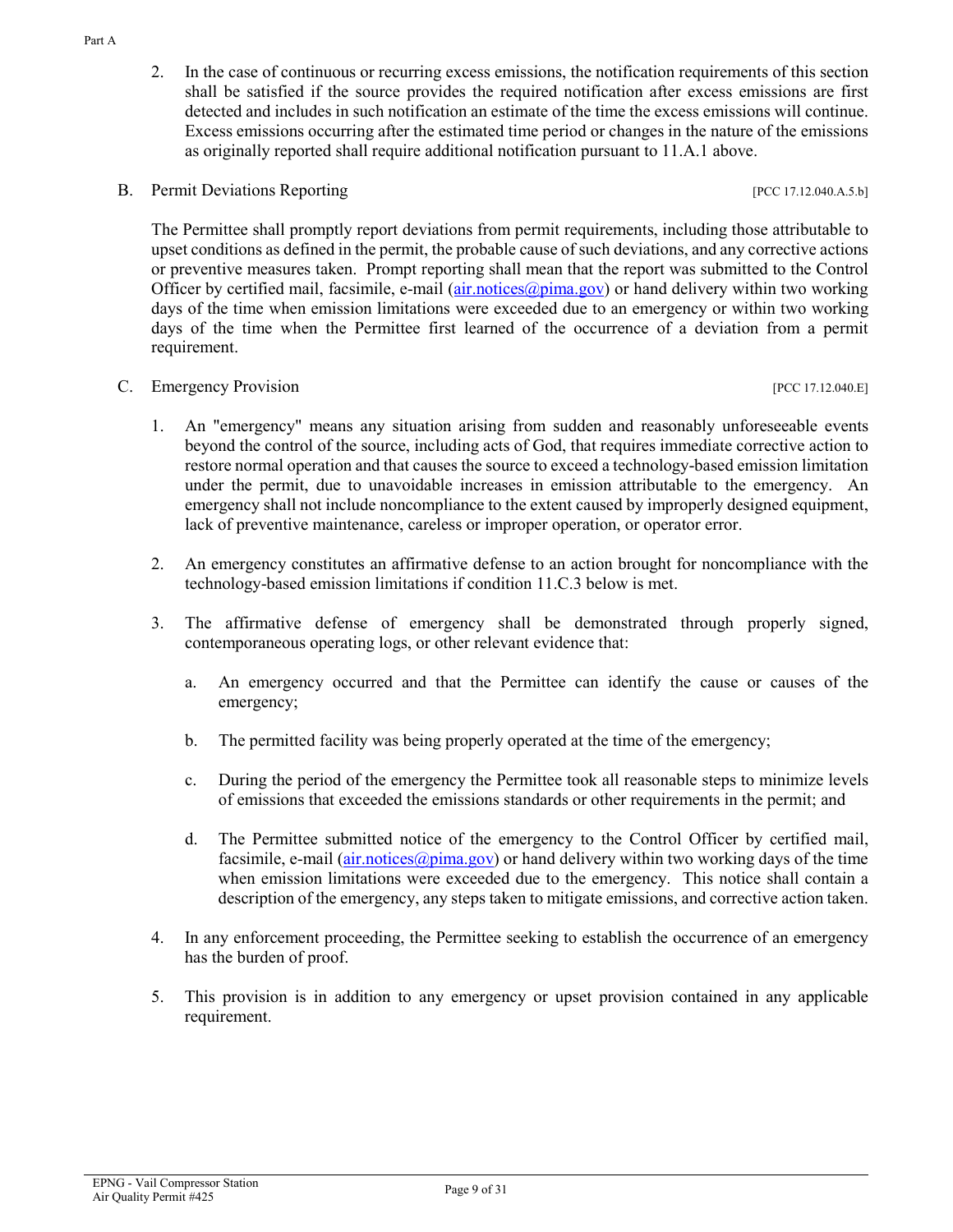D. Compliance Schedule [ARS § 49-480.F.3 & 5]

For any excess emission or permit deviation that cannot be corrected within 72 hours, the Permittee is required to submit a compliance schedule to the Control Officer within 21 days of such occurrence. The compliance schedule shall include a schedule of remedial measures, including an enforceable sequence of actions with milestones, leading to compliance with the permit terms or conditions that have been violated.

- E. Affirmative Defenses for Excess Emissions Due to Malfunctions, Startup, and Shutdown. [PCC 17.12.180]
	- 1. Applicability

This rule establishes affirmative defenses for certain emissions in excess of an emission standard or limitation and applies to all emission standards or limitations except for standards or limitations:

- a. Promulgated pursuant to Sections 111 or 112 of the Clean Air Act;
- b. Promulgated pursuant to Titles IV or VI of the Clean Air Act;
- c. Contained in any Prevention of Significant Deterioration (PSD) or New Source Review (NSR) permit issued by the U.S. EPA; or
- d. Included in a permit to meet the requirements of PCC 17.16.590.A.5.
- 2. Affirmative Defense for Malfunctions

Emissions in excess of an applicable emission limitation due to malfunction shall constitute a violation. When emissions in excess of an applicable emission limitation are due to a malfunction, the Permittee has an affirmative defense to a civil or administrative enforcement proceeding based on that violation, other than a judicial action seeking injunctive relief, if the Permittee has complied with the reporting requirements of condition 11.A above and has demonstrated all of the following:

- a. The excess emissions resulted from a sudden and unavoidable breakdown of process equipment or air pollution control equipment beyond the reasonable control of the Permittee;
- b. The air pollution control equipment, process equipment, or processes were at all times maintained and operated in a manner consistent with good practice for minimizing emissions;
- c. If repairs were required, the repairs were made in an expeditious fashion when the applicable emission limitations were being exceeded. Off-shift labor and overtime were utilized where practicable to ensure that the repairs were made as expeditiously as possible. If off-shift labor and overtime were not utilized, the Permittee satisfactorily demonstrated that the measures were impracticable;
- d. The amount and duration of the excess emissions (including any bypass operation) were minimized to the maximum extent practicable during periods of such emissions;
- e. All reasonable steps were taken to minimize the impact of the excess emissions on ambient air quality;
- f. The excess emissions were not part of a recurring pattern indicative of inadequate design, operation, or maintenance;
- g. During the period of excess emissions there were no exceedances of the relevant ambient air quality standards established in PCC Chapter 17.08 that could be attributed to the emitting source;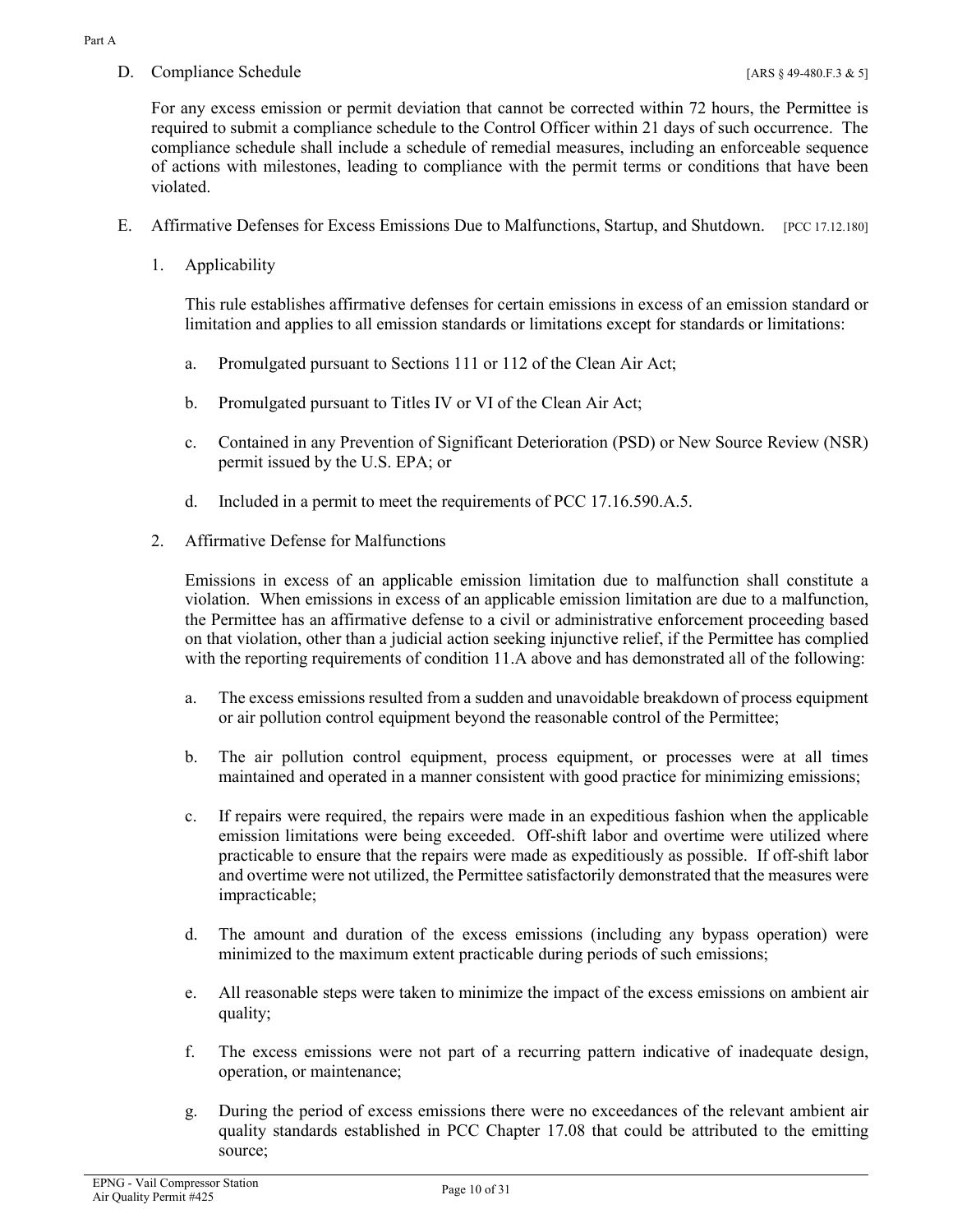- h. The excess emissions did not stem from any activity or event that could have been foreseen and avoided, or planned, and could not have been avoided by better operations and maintenance practices;
- i. All emissions monitoring systems were kept in operation if at all practicable; and
- j. The Permittee's actions in response to the excess emissions were documented by contemporaneous records.
- 3. Affirmative Defense for Startup and Shutdown
	- a. Except as provided in condition 11.E.3.b. below, and unless otherwise provided for in the applicable requirement, emissions in excess of an applicable emission limitation due to startup and shutdown shall constitute a violation. When emissions in excess of an applicable emission limitation are due to startup and shutdown, the Permittee has an affirmative defense to a civil or administrative enforcement proceeding based on that violation, other than a judicial action seeking injunctive relief, if the Permittee has complied with the reporting requirements of 11.A above and has demonstrated all of the following:
		- i. The excess emissions could not have been prevented through careful and prudent planning and design;
		- ii. If the excess emissions were the result of a bypass of control equipment, the bypass was unavoidable to prevent loss of life, personal injury, or severe damage to air pollution control equipment, production equipment, or other property;
		- iii. The source's air pollution control equipment, process equipment, or processes were at all times maintained and operated in a manner consistent with good practice for minimizing emissions;
		- iv. The amount and duration of the excess emissions (including any bypass operation) were minimized to the maximum extent practicable during periods of such emissions;
		- v. All reasonable steps were taken to minimize the impact of the excess emissions on ambient air quality;
		- vi. During the period of excess emissions there were no exceedances of the relevant ambient air quality standards established in PCC Chapter 17.08 that could be attributed to the emitting source;
		- vii. All emissions monitoring systems were kept in operation if at all practicable; and
		- viii. Contemporaneous records documented the Permittee's actions in response to the excess emissions.
	- b. If excess emissions occur due to a malfunction during routine startup and shutdown, then those instances shall be treated as other malfunctions subject to condition above.
- 4. Affirmative Defense for Malfunctions during Scheduled Maintenance

If excess emissions occur due to a malfunction during scheduled maintenance, then those instances will be treated as other malfunctions subject to condition 11.E.2 above.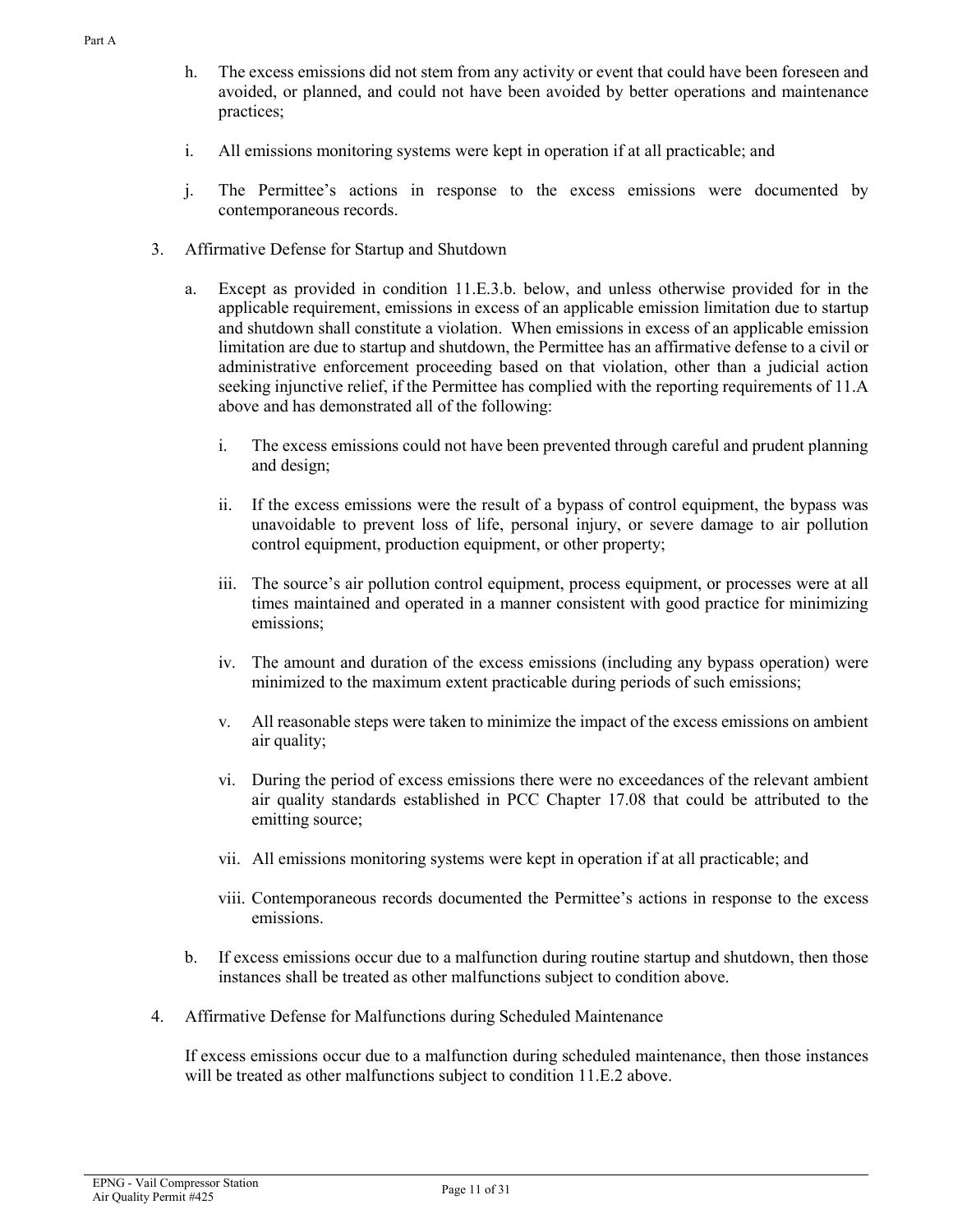5. Demonstration of Reasonable and Practicable Measures

For an affirmative defense under conditions 11.E.2 or 3 above, the Permittee shall demonstrate, through submission of the data and information required by conditions 11.E.1 through 5 and 11.A of Part A, that all reasonable and practicable measures within the Permittee's control were implemented to prevent the occurrence of the excess emissions.

#### **12. Recordkeeping Requirements 12. Properties [PCC 17.12.040.A.4]**

- A. The Permittee shall keep records of all required monitoring information including but not limited to the following:
	- 1. The date, place as defined in the permit, and time of sampling or measurements;
	- 2. The date(s) analyses were performed;
	- 3. The name of the company or entity that performed the analyses;
	- 4. A description of the analytical techniques or methods used;
	- 5. The results of such analyses; and
	- 6. The operating conditions as existing at the time of sampling or measurement.
- B. The Permittee shall retain records of all required monitoring data and support information for a period of at least 5 years from the date of the monitoring sample, measurement, report, or application. Support information includes all calibration and maintenance records and all original strip-chart recordings or other data recordings for continuous monitoring instrumentation, and copies of all reports required by the permit.
- C. All required records shall be maintained either in an unchangeable electronic format or in a handwritten logbook utilizing indelible ink.

#### **13. Reporting Requirements 13. Proporting Requirements 13. Proporting Requirements**

The Permittee shall submit the following reports:

- A. Compliance Certification pursuant to section 7 above.
- B. Excess emission; permit deviation, and emergency reports in accordance with section 11 above.
- C. Performance test results in accordance with section 17.F. below.
- D. Other reports required by any condition in Part B of this permit.

**14. Duty to Provide Information** [PCC 17.12.040.A.8.e, PCC 17.12.010.G, & PCC 17.12.010.H, SIP Rule 621]

A. The Permittee shall furnish to the Control Officer, within a reasonable time, any information that the Control Officer may request in writing to determine whether cause exists for revising, revoking and reissuing, or terminating the permit or to determine compliance with the permit. Upon request, the Permittee shall also furnish to the Control Officer copies of records required to be kept by the permit. For information claimed to be confidential, the Permittee, shall furnish an additional copy of such records directly to the Administrator along with a claim of confidentiality.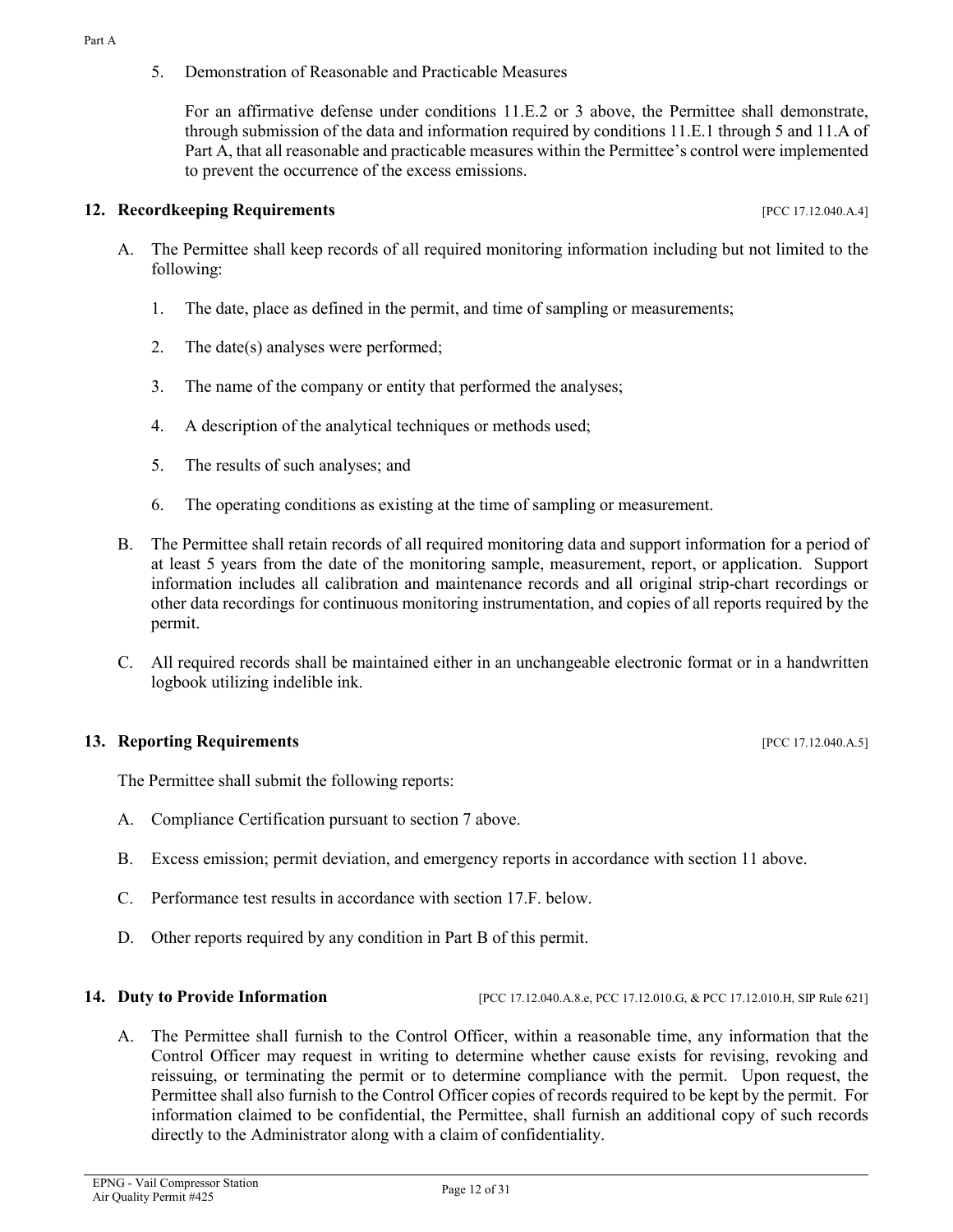#### Part A

B. If the Permittee has failed to submit any relevant facts or has submitted incorrect information in the permit application, the Permittee shall, upon becoming aware of such failure or incorrect submittal, promptly submit such supplementary facts or corrected information. In addition, an applicant shall provide additional information as necessary to address any requirements that become applicable to the source after the date it filed a complete application but prior to release of a proposed permit.

#### **15. Permit Amendment or Revision** [PCC 17.12.100, PCC 17.12.110 & PCC 17.12.120]

The Permittee shall apply for a permit amendment or revision for changes to the facility which do not qualify for a facility change without revision under section 16 below as follows:

- A. Administrative Permit Amendment (PCC 17.12.100);
- B. Minor Permit Revision (PCC 17.12.110);
- C. Significant Permit Revision (PCC 17.12.120).

The applicability and requirements for such action are defined in the above referenced regulations.

# **16. Facility Changes Allowed without Permit Revisions Example 20 and Security Changes Allowed without Permit Revisions**

- A. The Permittee may make changes at the permitted source without a permit revision if all of the following apply:
	- 1. The changes are not modifications under any provision of Title I of the Clean Air Act (Air Pollution Prevention and Control) or under modifications as defined in A.R.S. 49-401.01;
	- 2. The changes do not exceed the emissions allowable under the permit whether expressed therein as a rate of emissions or in terms of total emissions;
	- 3. The changes do not violate any applicable requirements or trigger any additional applicable requirements;
	- 4. The changes satisfy all requirements for a minor permit revision under PCC 17.12.110; and
	- 5. The changes do not contravene federally enforceable permit terms and conditions that are monitoring (including test methods), record keeping, reporting, or compliance certification requirements.
- B. The substitution of an item of process or pollution control equipment for an identical or substantially similar item of process or pollution control equipment shall qualify as a change that does not require a permit revision, if it meets all of the requirements of conditions 16.A, D and E below.
- C. Except for sources with authority to operate under general permits, permitted sources may trade increases and decreases in emissions within the permitted facility, as established in the permit under PCC 17.12.040.A.12 if an applicable implementation plan provides for the emissions trades, without applying for a permit revision and based on the seven working days' notice prescribed in section 16.D below. This provision is available if the permit does not provide for the emissions trading as a minor permit revision.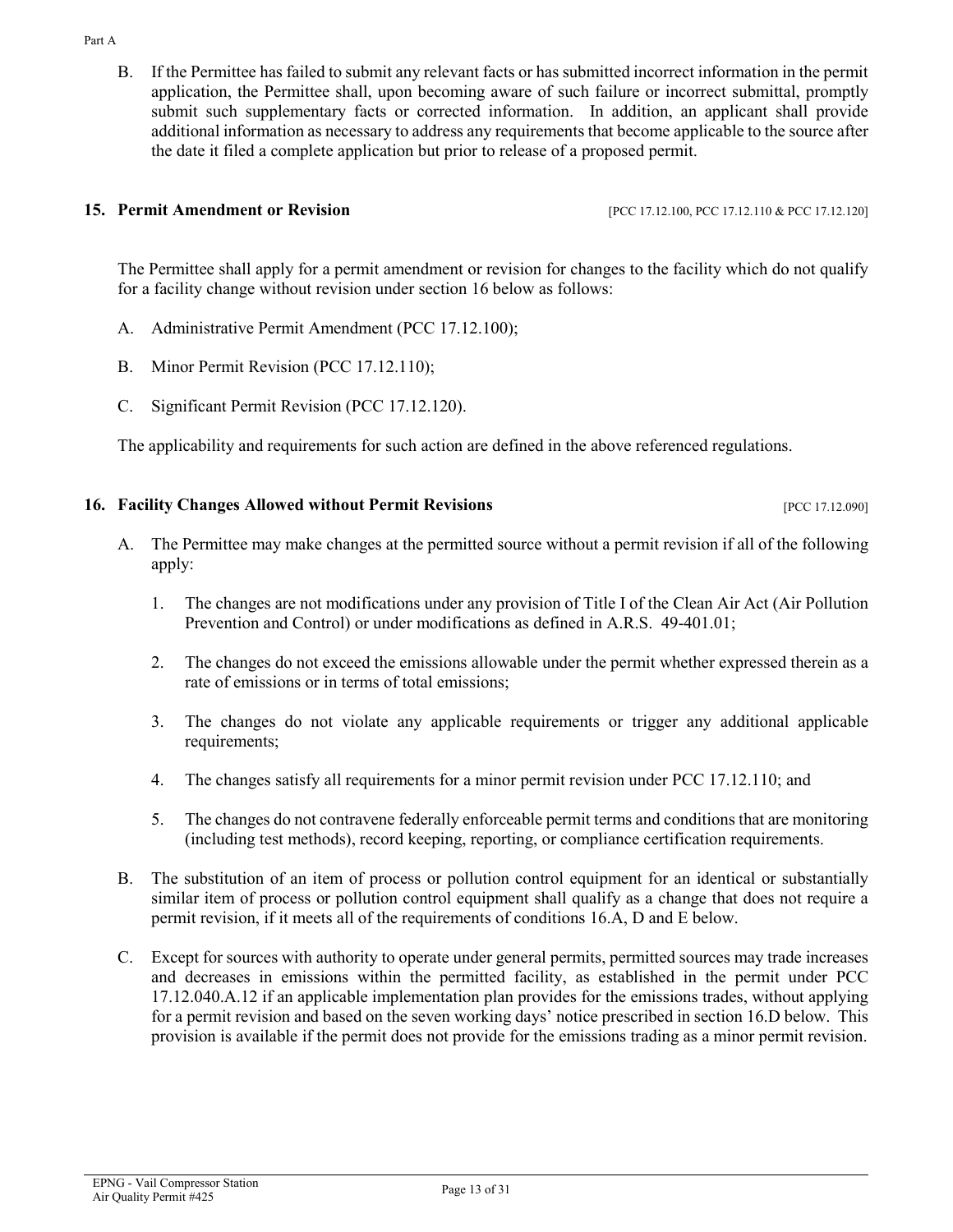- Part A
	- D. For each change under conditions 16.A through C above, a written notice, by certified mail or hand delivery, shall be received by the Control Officer and the Administrator a minimum of seven (7) working days in advance of the change. Notifications of changes associated with emergency conditions, such as malfunctions necessitating the replacement of equipment, may be provided less than 7 working days in advance of the change but must be provided as far in advance of the change, or if advance notification is not practicable as soon after the change as possible.
	- E. Each notification shall include:
		- 1. When the proposed change will occur;
		- 2. A description of the change;
		- 3. Any change in emissions of regulated air pollutants;
		- 4. The pollutants emitted subject to the emissions trade, if any;
		- 5. The provisions in the implementation plan that provide for the emissions trade with which the source will comply and any other information as may be required by the provisions in the implementation plan authorizing the trade;
		- 6. If the emissions trading provisions of the implementation plan are invoked, then the permit requirements with which the source will comply; and
		- 7. Any permit term or condition that is no longer applicable as a result of the change.
	- F. The permit shield described in Condition 20 shall not apply to any change made under this section. Compliance with the permit requirements that the source will meet using the emissions trade shall be determined according to requirements of the implementation plan authorizing the emissions trade.
	- G. Except as otherwise provided for in the permit, making a change from one alternative operating scenario to another as provided under PCC 17.12.040.A.11 shall not require any prior notice under this section.
	- H. Notwithstanding any other part of this section, the Control Officer may require a permit to be revised for any change that when considered together with any other changes submitted by the same source under the provisions of this condition over the term of the permit, do not satisfy the conditions in 16.A above.

# **17. Testing Requirements** *PCC 17.11.210*

- A. New sources required to conduct performance testing shall do so within 60 days after the source has achieved the capability to operate at its maximum production rate on a sustained basis but no later than 180 days after initial startup of such sources. The Permittee shall conduct performance testing as specified in Part B of the permit and at such other times as may be required by the Control Officer. The Permittee shall furnish the control officer a written report or the results of the tests.
- B. Operational Conditions During Testing

Performance tests shall be conducted while the unit is operating at full load under representative operational conditions unless other conditions are required by the applicable test method or in this permit. With prior written approval from the Control Officer, testing may be performed at a lower rate. Operations during start-up, shutdown, and malfunction (as defined in PCC 17.04.340.A) shall not constitute representative operational conditions unless otherwise specified in the applicable requirement.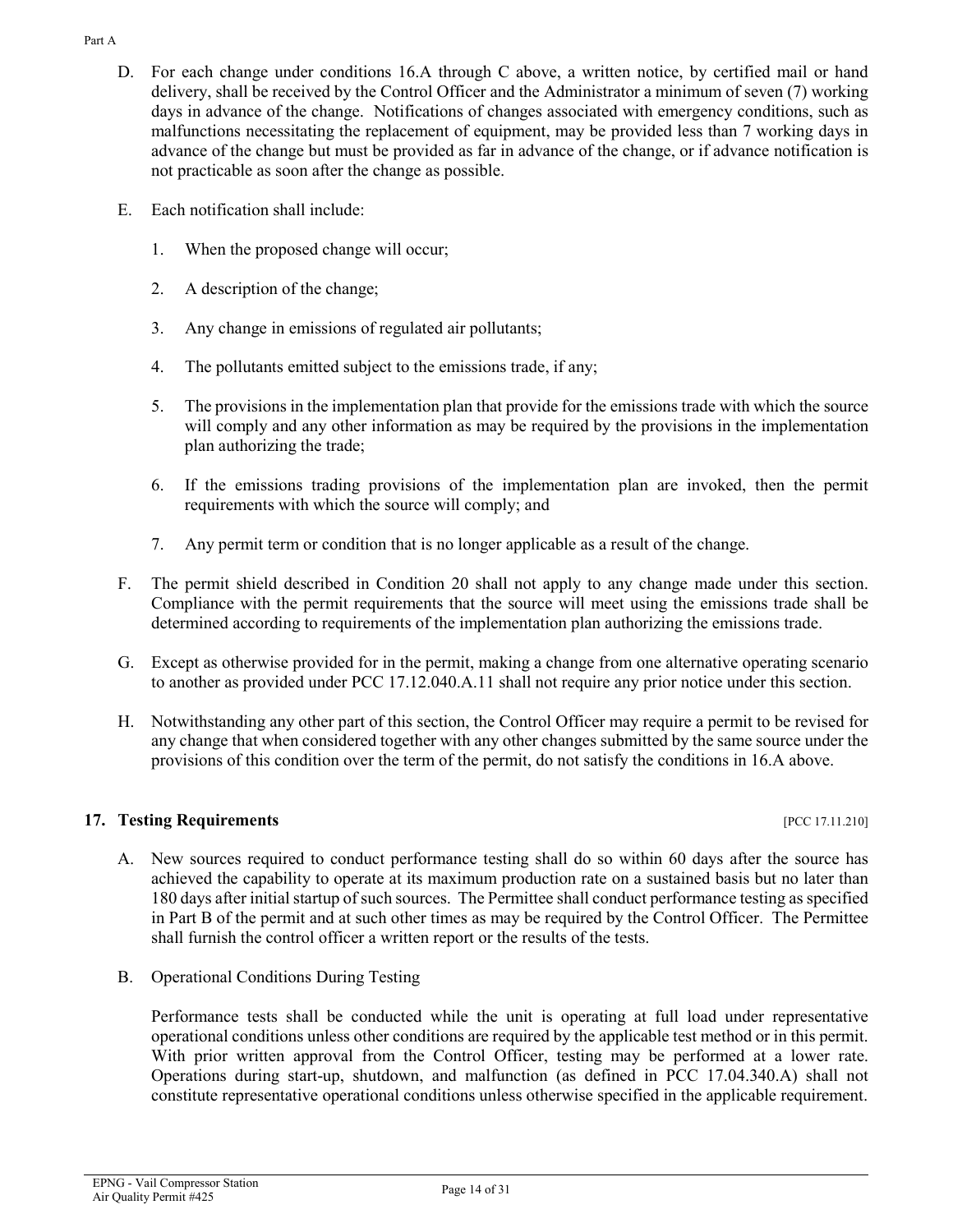- EPNG Vail Compressor Station EFING - Van Compressor Station<br>Air Quality Permit #425
	-

Part A

- C. Tests shall be conducted and data reduced in accordance with the test methods and procedures contained in the Arizona Testing Manual, 40 CFR 52; Appendices D and E, 40 CFR 60; Appendices A through F; and 40 CFR 61, Appendices B and C unless modified by the Control Officer pursuant to PCC 17.11.210.B or by the Director pursuant to A.A.C. R18-2-312.B.
- D. Test Plan

At least 14 calendar days prior to performing a test, the Permittee shall submit a test plan to the Control Officer, in accordance with PCC 17.11.210.D and the Arizona Testing Manual. This test plan must include the test duration, test location(s), test methods, and source operation and other parameters that may affect the test results.

E. Stack Sampling Facilities

The Permittee shall provide or cause to be provided, performance testing facilities as follows:

- 1. Sampling ports adequate for test methods applicable to the facility;
- 2. Safe sampling platform(s);
- 3. Safe access to sampling platform(s); and,
- 4. Utilities for sampling and testing equipment.
- F. Interpretation of Final Results

Each performance test shall consist of three separate runs using the applicable test method. Each run shall be conducted for the time and under the conditions specified in the applicable standard. For the purpose of determining compliance with an applicable standard, the arithmetic mean of the results of the three runs shall apply. In the event that a sample is accidentally lost or conditions occur in which one of the three runs is required to be discontinued because of forced shutdown, failure of an irreplaceable portion of the sample train, extreme meteorological conditions, or other circumstances beyond the Permittee's control, compliance may, upon the Control Officer's approval, be determined using the arithmetic mean of the results of the other two runs. If the Control Officer or the Control Officer's designee is present, tests may only be stopped with the Control Officer's or such designee's approval. If the Control Officer or the Control Officer's designee is not present, tests may only be stopped for good cause. Good cause includes: forced shutdown, failure of an irreplaceable portion of the sample train, extreme meteorological conditions, or other circumstances beyond the Permittee's control. Termination of any test without good cause after the first run is commenced shall constitute a failure of the test. Supporting documentation, which demonstrates good cause, must be submitted.

G. Report of Final Test Results

A written report of the results of all performance tests shall be submitted to the Control Officer within 30 days after the test is performed. The report shall be submitted in accordance with the Arizona Testing Manual and PCC 17.11.210.A.

### **18. Property Rights** [PCC 17.12.040.A.8.d]

This permit does not convey any property rights of any sort, or any exclusive privilege.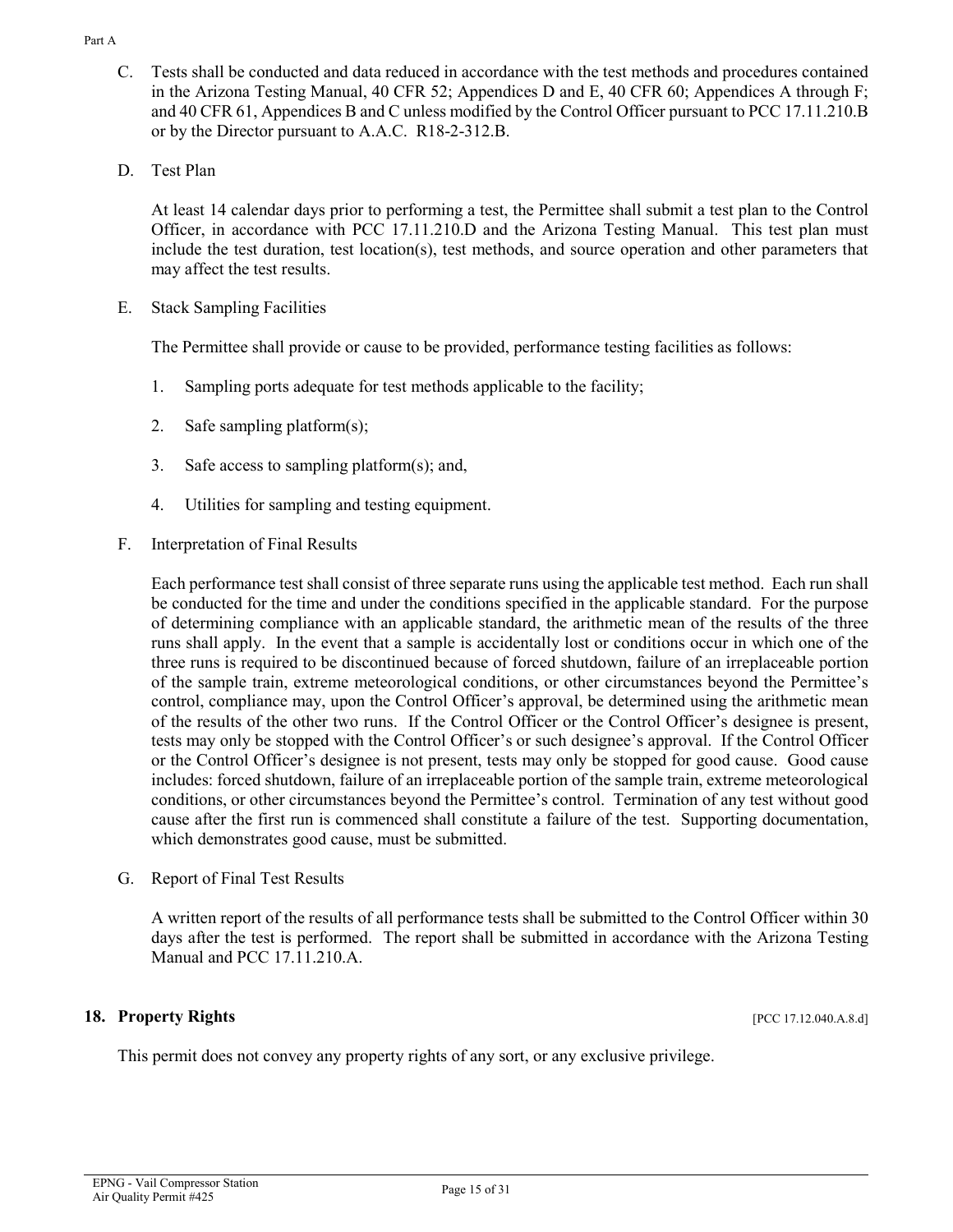# **20. Permit Shield** [PCC 17.11.080]

Compliance with the conditions of this permit shall be deemed compliance with any applicable requirement identified in the permit as of the date of permit issuance, provided that such applicable requirements are included and expressly identified in the permit. The permit shield shall not apply to any change made pursuant to conditions 15.B and 16 above.

The provisions of this permit are severable. In the event of a challenge to any portion of this permit, or if any

portion of this permit is held invalid, the remaining permit conditions remain valid and in force.

# **21. Accident Prevention Requirements Under the Clean Air Act (CAA Section 112(r))**

Should this stationary source, as defined in 40 CFR Part 68.3, become subject to the accidental release prevention regulations in Part 68, then the Permittee shall submit a risk management plan (RMP) by the date specified in Section 68.10 and shall certify compliance with the requirements of Part 68 as part of the annual compliance certification as required by 40 CFR Part 70 and Part B of this permit.

# **22. Asbestos Requirements (Demolition/ Renovation)** [40 CFR 61, Subpart M]

Should this stationary source, pursuant to 40 CFR 61, Subpart M become subject to the National Emission Standards for Hazardous Air Pollutants - Asbestos regulations when conducting any renovation or demolition at this premises, then the Permittee shall submit proper notification as described in 40 CFR Subpart M and shall comply with all other applicable requirements of subpart M. The Permittee shall keep a record of all relevant paperwork on file.

# **23. Stratospheric Ozone Depleting Substances** [40 CFR 82 & PCC 17.16.710]

The Permittee shall not use, sell, or offer for sale any fluid as a substitute material for use in any motor vehicle, residential, commercial, or industrial air conditioning system, refrigerator or freezer unit, or other cooling or heating device designed to use a chlorofluorocarbon (CFC) or hydrochlorofluorocarbon (HCFC) compound as a working fluid, unless such fluid has been approved for sale and such use by the Administrator. The Permittee shall keep a record of all paperwork relevant to the applicable requirements of 40 CFR 82, Subpart F onsite.

# **24 [Reserved]**

# **25 [Reserved]**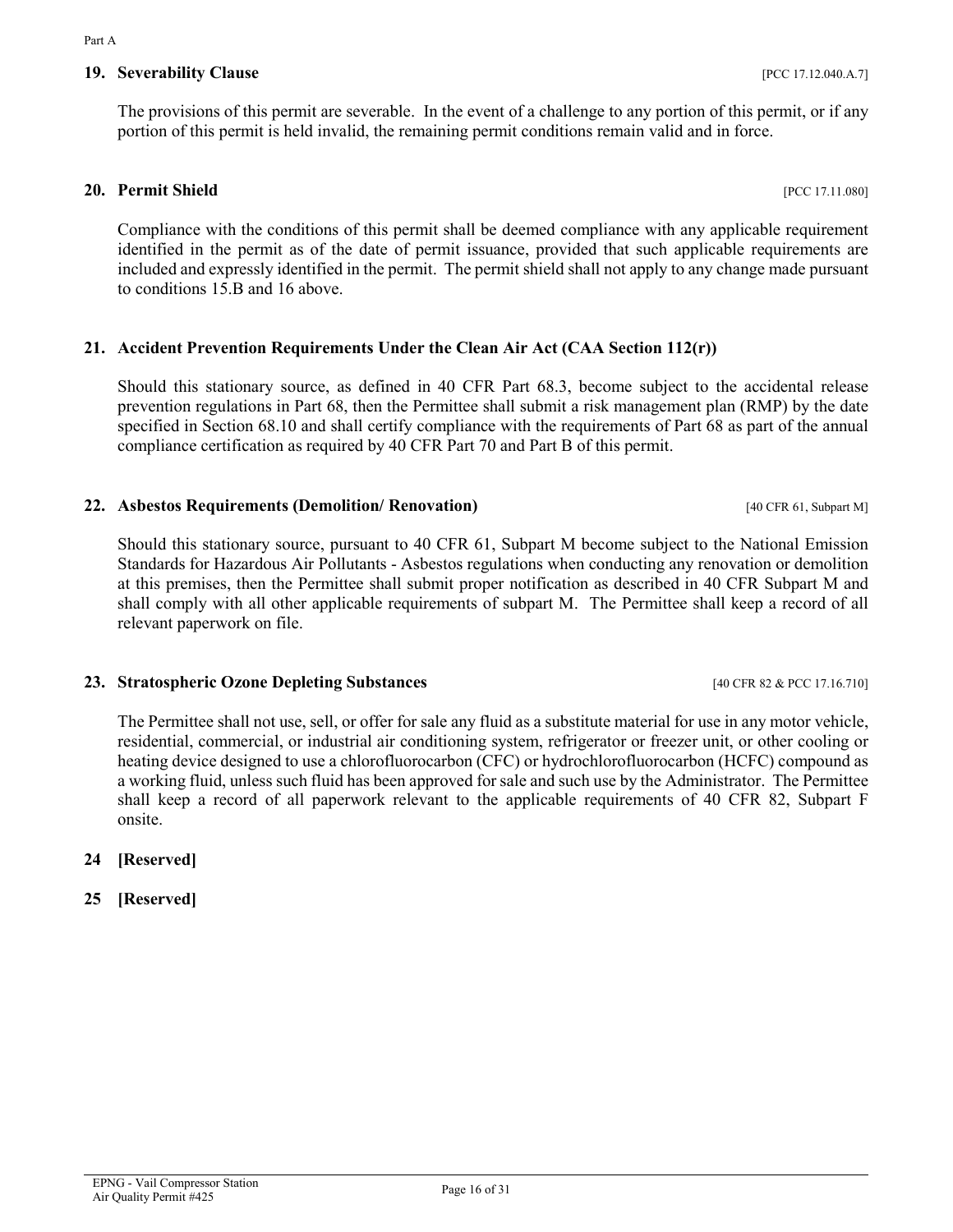## **PART B**

### **SPECIFIC CONDITIONS for TURBINES**

(All references are to Title 17 of the Pima County Code unless otherwise noted)

#### <span id="page-16-0"></span>**26. Applicability** [PCC 17.11.090]

The source covered by this permit constitutes a major source of NO<sub>X</sub> & CO and a true minor source of all other criteria pollutants and HAPs based on 8760 hours per year of operation and considering emissions from other emission units of the same SIC Code at this facility. Equipment specifically addressed by the permit is listed in Attachment 2, "Equipment List" and is for the operation of natural gas-fired turbines for pipeline compression.

Affected Emission Source Classification: **Class I; Major Stationary Source for NO<sub>X</sub> and CO; True minor for all other pollutants.**

#### **27. Emission Limits/Standards** [PCC 17.12.040.A.2]

A. Particulate Matter Standard

The Permittee shall not cause, allow or permit the emission of particulate matter, caused by combustion of fuel, from any stationary gas turbine having a heat input rate of 4200 million Btu per hour or less in excess of the amounts calculated by the following equation: [SIP Rule 332 & PCC 17.16.340.C.1]

$$
E = 1.02 \ Q^{0.769}
$$

where:

- $E =$  the maximum allowable particulate emissions rate in pounds-mass per hour.
- $Q =$  the heat input in million Btu per hour.
- B. Visibility Limiting Standards
	- 1. The Permittee shall not cause, allow or permit to be emitted into the atmosphere from any stationary gas turbine, smoke for any period of time greater than ten consecutive seconds which exceeds 40 percent opacity. Visible emissions when starting cold equipment shall be exempt from this requirement for the first ten minutes. [SIP Rule 321 & PCC 17.16.340.E]
	- 2. The Permittee shall not cause or permit the airborne diffusion of visible emissions beyond the property boundary line without appropriately controlling the emissions at the point of discharge.

[SIP Rule 343 & PCC 17.16.050.D]

C. Fuel Limitation

The Permittee shall combust only pipeline quality natural gas in the turbines with a sulfur content <0.80 % by weight). [PCC 17.12.040.A.2]

#### **[Material Permit Condition]**

- D. Odor Limiting Standard
	- 1. The Permittee shall not emit gaseous or odorous materials from equipment, operations, or premises under his control in such quantities or concentrations as to cause air pollution.

[SIP Rule 344 & PCC 17.16.030]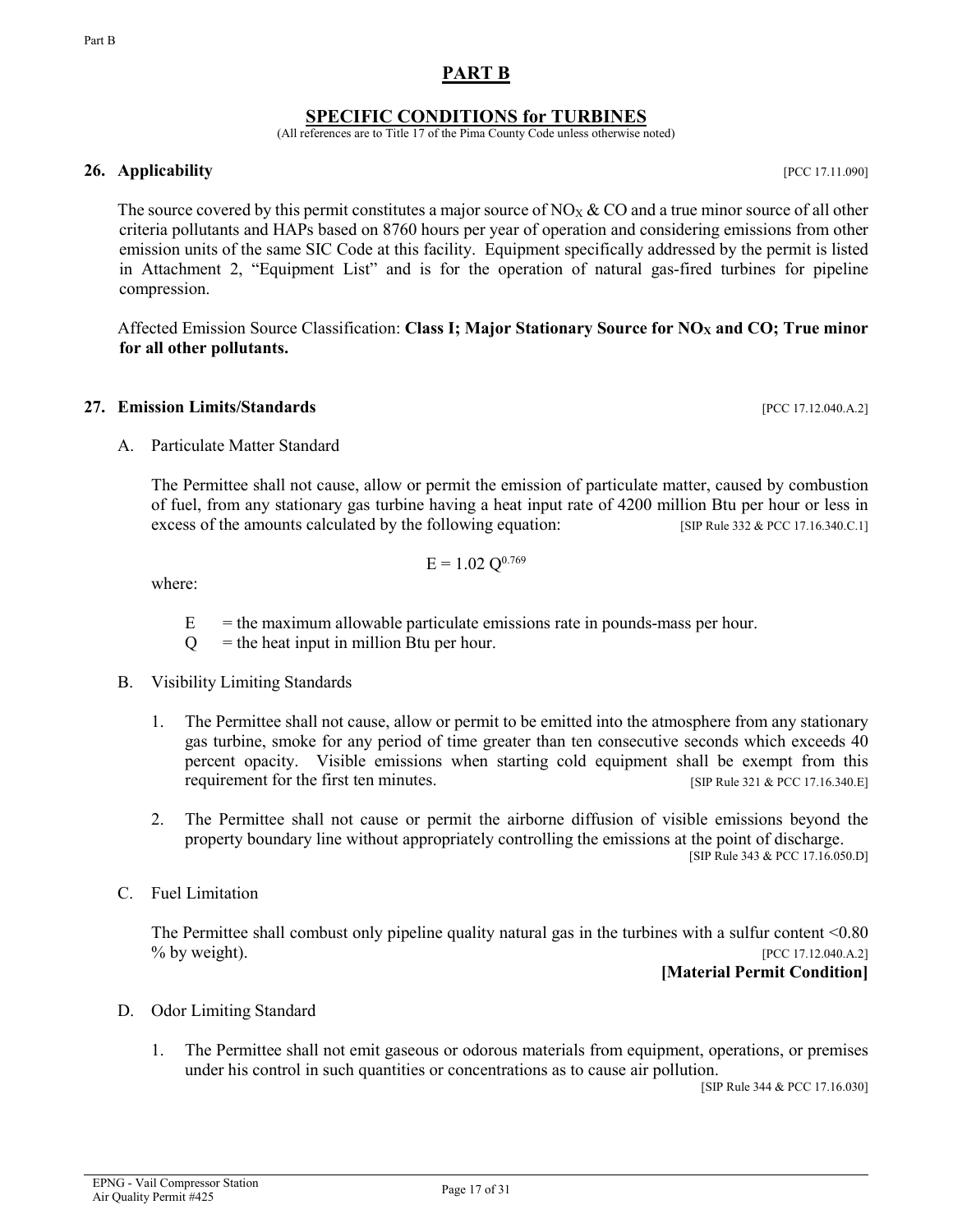- 2. Where a stack, vent or other outlet is at such a level that fumes, gas, mist, odor, smoke, vapor or any combination thereof constituting air pollution are discharged to adjoining property, the control officer may require the installation of abatement equipment or the alteration of such stack, vent or other outlet by the owner or operator thereof to a degree that will adequately dilute, reduce or eliminate the discharge of air pollution to adjoining property. [PCC 17.16.430.G]
- E. Turbine Emission and Operational Limitations
	- 1. The Permittee shall operate no more than two (2) turbines simultaneously at any time except during periods of switching and routine maintenance. Switching occurs when a third unit is placed in operation to replace an operating unit. The operating unit will cease operation when the third unit reaches operational conditions.
	- 2. The periods of switching and routine maintenance when more than two (2) turbines are operating shall be limited to no more than 50 hours per year.
	- 3. The rolling 12-month total NOx emissions from operation of all turbines shall not exceed 362 tons per rolling 12-month period. [40 CFR 52.21]

#### **28. Monitoring and Recordkeeping Requirements** [PCC 17.12.040.A.3 & 4]

A. Particulate Matter Standard

A demonstration to show compliance with the emission limitation for particulate matter in condition 27.A shall not be required unless the Control Officer has reason to believe that conditions may exist which have the potential to cause a violation of the applicable requirement. The Permittee shall operate and maintain the turbines at all times - including periods of startup, shutdown, and malfunction - in a manner consistent with good air pollution control practices and established EPNG maintenance practices for minimizing emissions.

- B. Visibility Limiting Standards
	- 1. The Permittee shall conduct a visible emissions check on the exhaust stack of each turbine at least quarterly. For the purposes of this permit, a visible emissions check is verification that abnormal emissions are not present at the turbine(s) stack(s). If the turbine is not in operation at the time of the emissions check, the Permittee does not have to set the turbine in operation to conduct the visible emissions check; instead, the Permittee shall document that the turbine was not in operation. The Permittee shall also operate and maintain the turbines at all times – including periods of startup, shutdown and malfunction – in a manner consistent with good air pollution control practices and established EPNG maintenance practices. The Permittee shall record the date and time of the check, the name of the person conducting the check, the results of the check, and the type of corrective action taken (if required). All records shall be maintained for five years.
	- 2. If the observer sees visible emissions from the turbine that, on an instantaneous basis, appears to exceed 40% or; a visible emissions plume crossing property boundaries that is greater than or equal to 20 % opacity, then the Permittee shall, if practicable, take a six-minute observation of the plume by EPA Reference Method 9 or Method ALT-082 (Digital Camera Opacity Technique). If the Permittee elects to use ALT-082 to conduct all visible emissions checks and six-minute observations of the plume, the Permittee shall be certified in the use of ALT-082. If the emissions are more than the referenced limitation and standard in condition 27.B.1 and 27.B.2 respectively, then this occurrence shall be recorded and reported as an excess emission and a permit deviation.
	- 3. When required, the Permittee shall perform visible emissions observations in accordance with ALT-082 or EPA Method 9, Appendix A in 40 CFR 60, to demonstrate compliance with the visibility limiting standards. [PCC 17.16.040]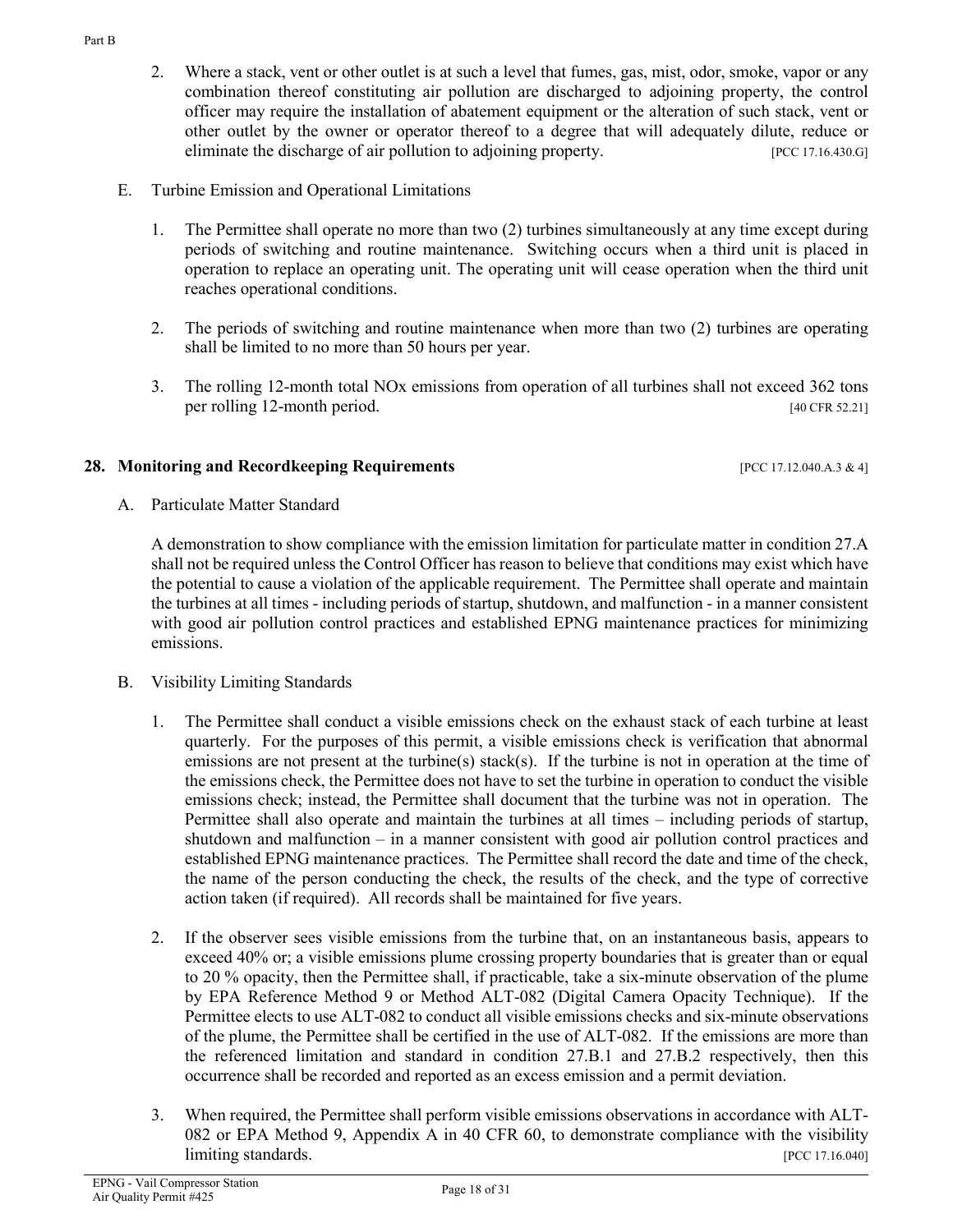C. Fuel Limitation

The Permittee shall record daily the sulfur content and lower heating value of the fuel being fired in the turbines. [PCC 17.16.340.I]

[The Permittee shall be considered in compliance with the fuel limitation conditions in 27.C and 28.C of Part B by demonstrating that only pipeline quality natural gas was fired in each turbine listed. Such a demonstration may be made by making available to the Control Officer for his inspection, documentation, such as invoices or statements from the fuel supplier, showing that only pipeline quality natural gas was purchased for use in the equipment or a copy of the Federal Energy Regulatory Commission (FERC) approved Tariff agreement that limits transmission to pipeline quality natural gas of sulfur content less than 0.8 percent by weight. All records shall be maintained for five years.]

D. Odor Limiting Standard

Monitoring for odors at the facility to determine compliance with the standard in condition 27.D.1 of Part B, is not normally necessary as the use of good modern practices prevents the emission of odors beyond the property boundary. The Control Officer may ask the Permittee to test for odor emissions if the Control Officer has reasonable cause to believe a violation of a standard has been committed. [PCC 17.12.010]

- E. Turbine Emission and Operational Limitations
	- 1. The Permittee shall record the hours of operation of each turbine using the programmable logic controller.
	- 2. Records shall be kept of the hours of switching events per 12 months consecutive. Any portion of an hour in which the third turbine is in operation shall be considered an hour of switching operation, regardless of whether the turbine is in startup, shutdown, or normal operation.
	- 3. The rolling 12-month total NOx emissions from operation of all turbines shall be calculated monthly by the 15th day of the month. Emissions shall be calculated based on the formula below:

12 *Month Rolling Total NOx Emissions*  
= Annual Operating Hours x Emission Factor 
$$
\left(\frac{lb}{hr}\right) x \frac{1ton}{2000lb}
$$

Where:

- The emission factor used in the calculation shall be either 41.25 lb NOx/hr (from the Class I Significant Permit Revision Application dated December 2020) or the emission factor from the most recent performance test results for the specific turbine, if the performance testing has been completed for the turbine.
- Operation of a turbine in any portion of an hour is considered to be a full hour of operation for emission calculation purposes.
- F. Posting of Permit & Records

The Permittee may retain all records relating to this permit, and a copy of the permit at 5151 E Broadway, Suite 1680, Tucson, AZ 85711. The Permittee shall comply with the permit posting requirements of general condition 4. of Part A. All records shall be maintained in accordance with the requirements of condition 12. of Part A.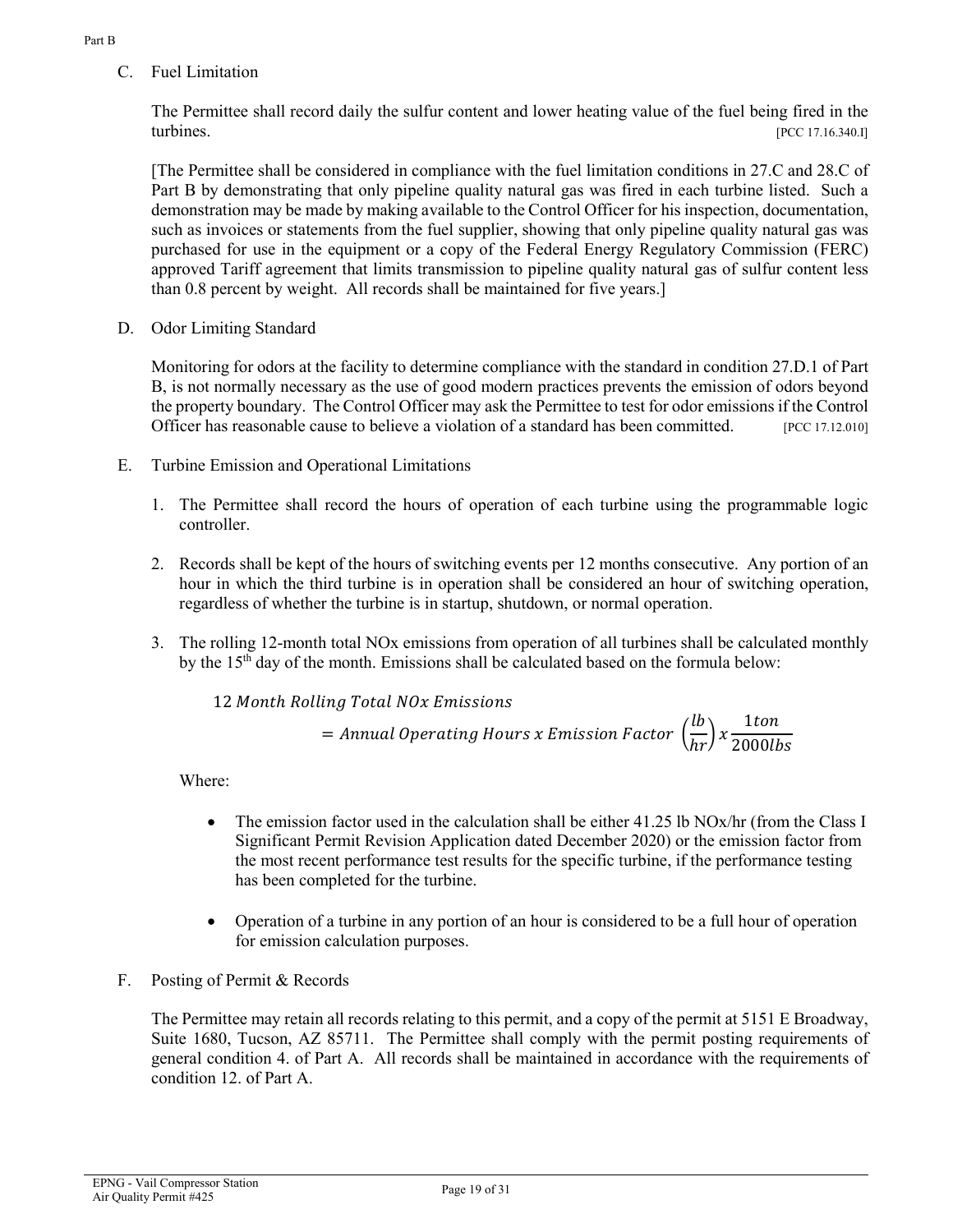A. Special Reporting for the Affected Source or Process [PCC 17.12.040.A.5.b]

The Permittee shall submit notification with the timeframes required to the Control Officer of any instances of deviation from permit requirements. (Refer to condition 13 of Part A).

B. Semiannual Reports of Required Monitoring [PCC 17.12.040.A.5.a]

The Permittee shall submit a semiannual report of all required monitoring activities required by condition 28 of Part B (including all permit deviations and exceedances that have occurred during the reporting period). Semiannual reports shall be due on January 31st and July 31st of each year and shall cover the period July 1st through December 31st and January 1st through June 30th, respectively. The first semiannual report may not cover a six-month period. If there are no deviations, excursions or exceedances in a reporting period, the Permittee shall report this status.

C. Compliance Certification Reporting [PCC 17.12.040.A.5]

The Permittee shall submit an annual compliance certification to the Control Officer and the EPA Administrator pursuant to condition 7 of Part A. The compliance certification report shall be due January  $31<sup>st</sup>$  of each year and shall cover the periods January  $1<sup>st</sup>$  to December  $31<sup>st</sup>$ . The first report after permit issuance may not cover a full 12-month period. All required reports shall be certified by a responsible official consistent with PCC 17.12.010(H) and PCC 17.12.080(A)(5).

- D. The Permittee shall notify the Control Officer in writing within 30 days of any changes to the FERCapproved Tariff agreement relating to the fuel sulfur content and lower heating value limits that occur during the term of this permit.
- E. At the time the compliance certifications pursuant to condition 7 of Part A are submitted, the Permittee shall submit the following information pertaining to each one of the natural gas fired General Electric gas turbines:
	- 1. The hours of operation and the switching hours during the annual compliance term;
	- 2. Until all of the performance tests pursuant to condition 30.A of this Part have been completed, the Permittee shall report the status of the testing requirement.
- F. The Permittee shall report to the Control Officer any daily period during which the sulfur content of the fuel being fired in the turbine exceeds 0.8 percent. [PCC 17.16.340.J]
- G. Emissions Inventory Reporting  $[PC 17.12.160]$

Every source subject to a permit requirement shall complete and submit to the Control Officer, when requested, an annual emissions inventory questionnaire pursuant to PCC 17.12.320 of the Pima County Code. (See condition 6 of Part A).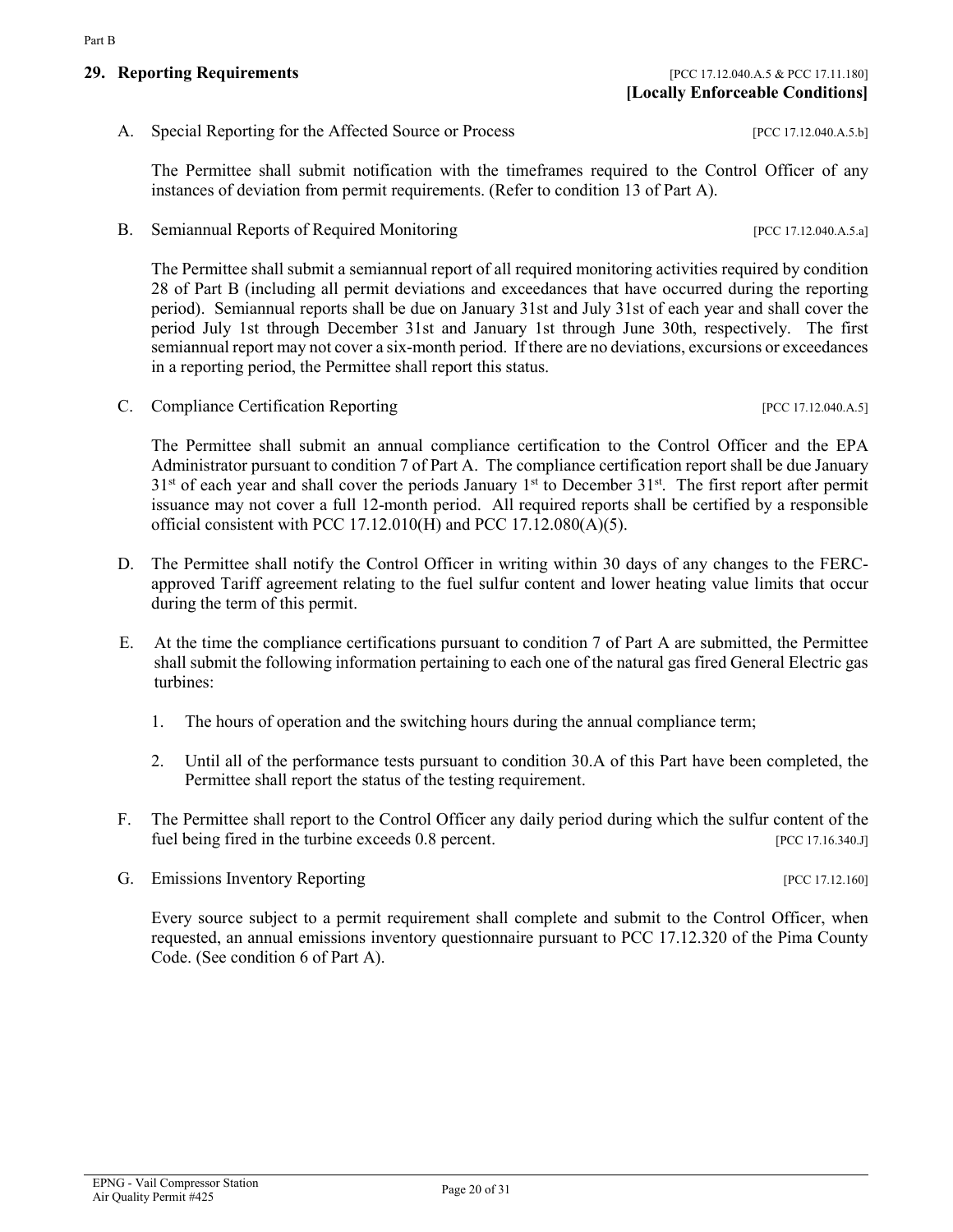# **30. Testing Requirements**

For purposes of demonstrating compliance, these test methods shall be used, provided that for the purpose of establishing whether or not the facility has violated or is in violation of any provision of this permit, nothing in this permit shall preclude the use, including the exclusive use, of any credible evidence or information relevant to whether a source would have been in compliance with applicable federal requirements if the appropriate performance or compliance procedures or methods had been performed.

- A. The Permittee shall conduct performance tests on each turbine. Each turbine shall be tested within 180 days after the turbine has reached the ability to operate at full loadunder representative operational conditions following the implementation of the proposed facility changes. All three turbine performance tests shall be completed no later than six months prior to permit expiration. Each set of performance tests required by this provision shall include all of the pollutants listed in condition 30.B of Part B. If the performance test results exceed 41.25 lb/hr NOx or 13.15 lb/hr CO, the Permittee shall revisit the air quality impact analysis in the permit modification application submitted in February 2020 and updated in December 2020.
- B. The Permittee shall use the following EPA approved reference test methods to conduct performance tests for the specified pollutants:
	- 1. Nitrogen Oxides. EPA Reference Method 20 or Method 7E.
	- 2. Carbon Monoxide. EPA Reference Method 10.

The Permittee may submit in a test plan an alternate and equivalent test method(s) that is listed in 40 CFR Part 60, Appendix A, to the Control Officer, for approval by the Control Officer.

- C. Upon completion of each performance test, the Permittee shall submit a copy of the test report to the Control Officer, EPA Region 9 (via email to: [R9airpermits@epa.gov\)](mailto:R9airpermits@epa.gov) and to the federal land managers (via email to [Debra\\_Miller@nps.gov](mailto:Debra_Miller@nps.gov) and [John\\_Notar@nps.gov\)](mailto:John_Notar@nps.gov).
- D. Testing for odors at the facility to determine compliance with condition 27.D of Part B, is not normally necessary because the use of good modern practices prevents the emission of odors beyond the property boundary. The Control Officer may require the Permittee to test for odor emissions if the Control Officer has reasonable cause to believe a violation of a standard has been committed.

[PCC 17.20.010]

E. When required, the percentage of sulfur in fuel shall be determined by ASTM Method D-1072-90 (Test Method for Total Sulfur in Fuel Gases.) [PCC 17.16.340.K.1.c]

### **31. Facility Changes**

Should the Permittee desire to change the facility or operations in any way (including, but not limited to, addition of new equipment, modification of current equipment or usage of fuels not specified within this permit), the Permittee shall first submit the proper notifications and follow the required permit revision procedure pursuant to PCC 17.12.230, PCC 17.12.255, or PCC 17.12.260.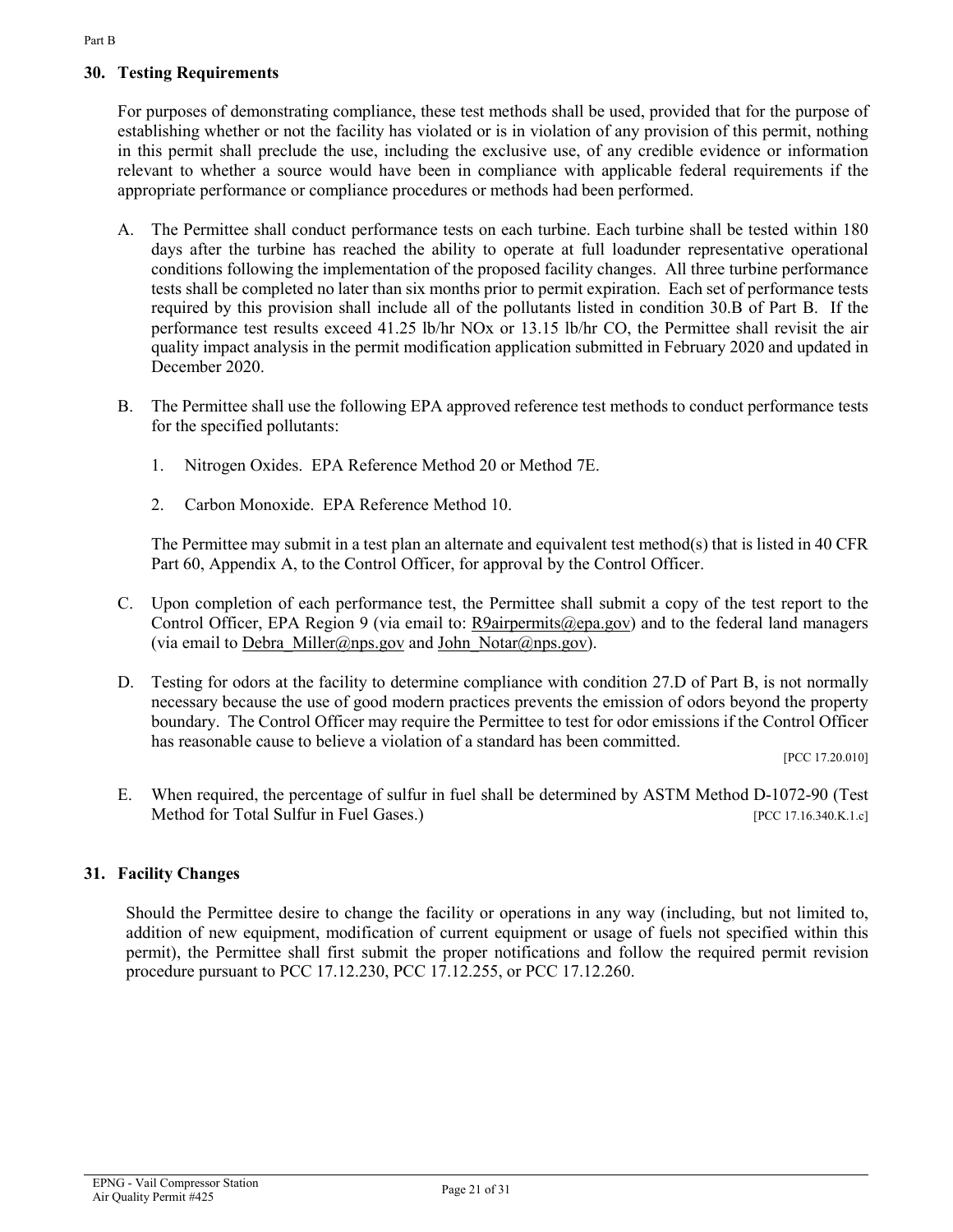# **PART C**

# **SPECIFIC CONDITIONS**

#### **for**

# <span id="page-21-0"></span>**NEW SOURCE PERFORMANCE STANDARDS (NSPS) FOR STATIONARY SPARK IGNITION INTERNAL COMBUSTION ENGINES (SI ICE)**

The following provisions apply to spark ignition (SI) emergency generators subject to NSPS, Subpart JJJJ listed in the Table in Attachment 2. The General Provisions of 40 CFR Part 60, Subpart A apply to applicable SI ICE as indicated in Table 3 of 40 CFR Part 60, Subpart JJJJ. All provisions in this Part C are federally enforceable unless otherwise noted.

### **Applicability**

**32.** 40 CFR 60, Subpart JJJJ – Standards of Performance for Stationary Spark Ignition 'SI' Internal Combustion Engines 'ICE' [PCC 17.16.490.A.84]

#### **[Federally Enforceable Conditions]**

The provisions of this Part C are applicable to manufacturers, owners, and operators of stationary SI ICE as specified in 40 CFR 60.4231, 60.4233, and as shown below. For the purposes of this paragraph, the date that construction commences is the date the engine is ordered by the owner or operator.

- a. Manufacturers of stationary SI ICE with a maximum engine power greater than 19 KW (25 HP) that are not gasoline fueled and are not rich burn engines fueled by LPG, where the manufacturer participates in the voluntary manufacturer certification program described in 40 CFR Part 60, Subpart JJJJ and where the date of manufacture is on or after January 1, 2009, for emergency engines.
- b. Owners and operators of stationary SI ICE that commence construction after June 12, 2006, where the stationary SI ICE are manufactured on or after January 1, 2009, for emergency engines with a maximum engine power greater than 19 KW (25 HP).
- c. Owners and operators of stationary SI ICE that are modified or reconstructed after June 12, 2006, and any person that modifies or reconstructs any stationary SI ICE after June 12, 2006.
- d. The installation restrictions in condition 35 are applicable to all owners and operators of stationary CI ICE that commence construction after June 12, 2006. [40 CFR 52.21]

#### **Emission Limitations and Standards Emission Limitations and Standards Exercífications (PCC 17.12.185.A.2]**

**33. Operating Limitations**

- a. The Permittee of an emergency stationary SI ICE combustion engine that does not meet the standards applicable to non-emergency engines must install a non-resettable hour meter on each applicable stationary SI ICE prior to startup of each engine. [40 CFR 60.4237]
- b. The Permittee shall not operate emergency stationary SI ICE subject to this Section more than 100 hours in any 12-consecutive month period for the purpose of maintenance and readiness testing, and nonemergency use as provided in condition 36. There is no time limit on the use of emergency engines in emergency situations. [PCC 17.12.350.A.3.a]

#### **[Material Permit Condition]**

c. The Permittee shall burn only the fuel(s) specified in Attachment 2. [PCC 17.12.190 & PCC 17.12.350.a]

**[Material Permit Condition]**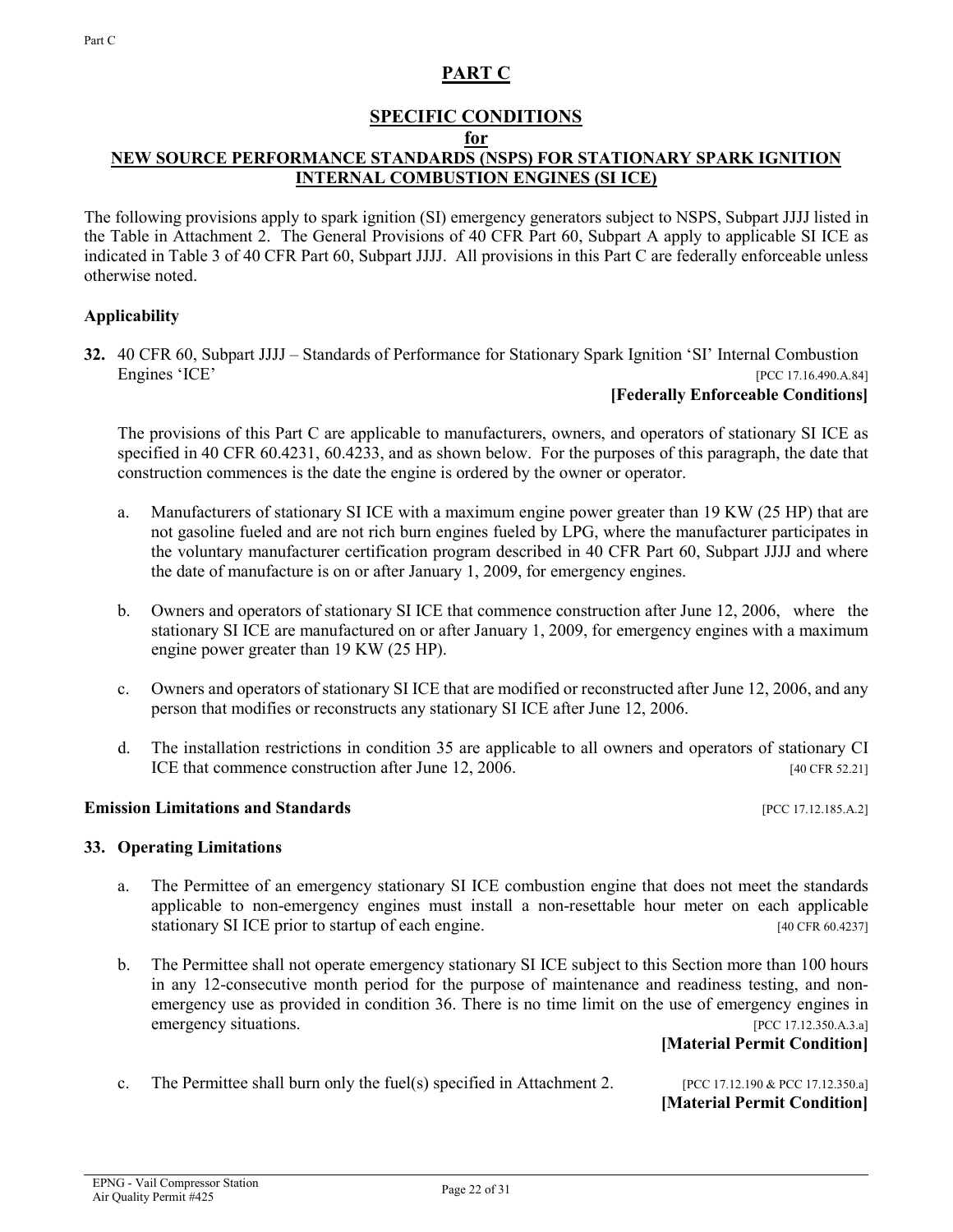construction after June 12, 2006 (date engine was ordered), or were modified or reconstructed, with the following dates of manufacture and for the applicable engine class and maximum engine power. [40 CFR 60.4231, 60.4233 & Table 1 to NSPS Subpart JJJJ]

| Applicability for Natural Gas Emergency Engines Manufactured after 1/1/2009 |  |
|-----------------------------------------------------------------------------|--|
|-----------------------------------------------------------------------------|--|

d. The Permittee must comply with the emission limitations in NSPS Subpart JJJJ, §§ 60.4231 and 60.4233 (as applicable) and as shown in the tables below for SI ICE emergency engines that commenced

| <b>MFG</b><br>Date         | Max. Power | <b>Engine Class</b>      | <b>Applicable Regulations (Emissions Req.)</b>                                                 |
|----------------------------|------------|--------------------------|------------------------------------------------------------------------------------------------|
| On or<br>after<br>(1/2009) | HP > 25 HP | SI ICE (not G or RB-LPG) | 40 CFR $60.4231(d),(e)$ ; 60.4233(d),(e)<br>(Parts $90, 1048, 1054$ , Table 1 to Subpart JJJJ) |

#### **Emission Standards for Emergency SI ICE (Reference – Table 1 to 40 CFR, Part 60, Subpart JJJJ)**

|                                          | <b>Maximum</b> | <b>Emission Standards</b> <sup>a</sup>       |             |                         |  |
|------------------------------------------|----------------|----------------------------------------------|-------------|-------------------------|--|
| <b>Engine Type</b>                       | Engine         | g/HP-hr or [ppmvd at $15\%$ O <sub>2</sub> ] |             |                         |  |
|                                          | Power          | NO <sub>x</sub>                              | CO          | <b>VOC</b> <sup>b</sup> |  |
| Emergency<br>(New)                       | $HP \ge 130$   | $2.0$ [160]                                  | $4.0$ [540] | $1.0\ [86]$             |  |
| Emergency<br>(Modified or Reconstructed) | $HP \ge 130$   | $3.0$ [250]                                  | 4.0 $[540]$ | $1.0\ [86]$             |  |

<sup>a</sup> Owners and operators of stationary non-certified SI engines may choose to comply with the emission standards in units of either g/HP-hr or ppmvd at 15 percent O2.

<sup>b</sup> For purposes of 40 CFR 60, Subpart JJJJ, when calculating emissions of volatile organic compounds, emissions of formaldehyde should not be included.

- $c$  The emission standards applicable to emergency engines between 25 HP and 130 HP are in terms of NO<sub>X</sub>+HC.
- e. The Permittee must operate and maintain stationary SI ICE that achieve the emission standards as required in condition 33.d over the entire life of the engine. [40 CFR 60.4234]

### **34. Opacity** [**Locally Enforceable Conditions]**

- a. The Permittee shall not cause, allow, or permit the effluent from any stationary SI ICE to have an average optical density (opacity) equal to or greater than 40 percent. [PCC 17.16.040.A] **[This condition is Federally Enforceable when opacity is above 40%]**
- b. The Permittee shall not cause, allow, or permit to be emitted into the atmosphere from any stationary rotating machinery, smoke for any period greater than ten consecutive seconds that exceeds 40 percent opacity. Visible emissions when starting cold equipment shall be exempt from this requirement for the first ten minutes. [PCC 17.16.340.E]

#### **35. Installation Restrictions** [40 CFR 60.4236]

- a. The Permittee may not install stationary SI ICE that do not meet the applicable requirements in 40 CFR  $§60.4233$  after the specified dates as follows: [40 CFR 4236(a)-(c)]
	- i. For stationary SI ICE with a maximum engine power < 500 HP, after July 1, 2010.
	- ii. For stationary SI ICE with a maximum engine power  $\geq$  500HP, after July 1, 2009.
	- iii. For lean burn stationary SI ICE with a maximum engine power  $500 \leq HP \leq 1350$ , after January 1, 2010.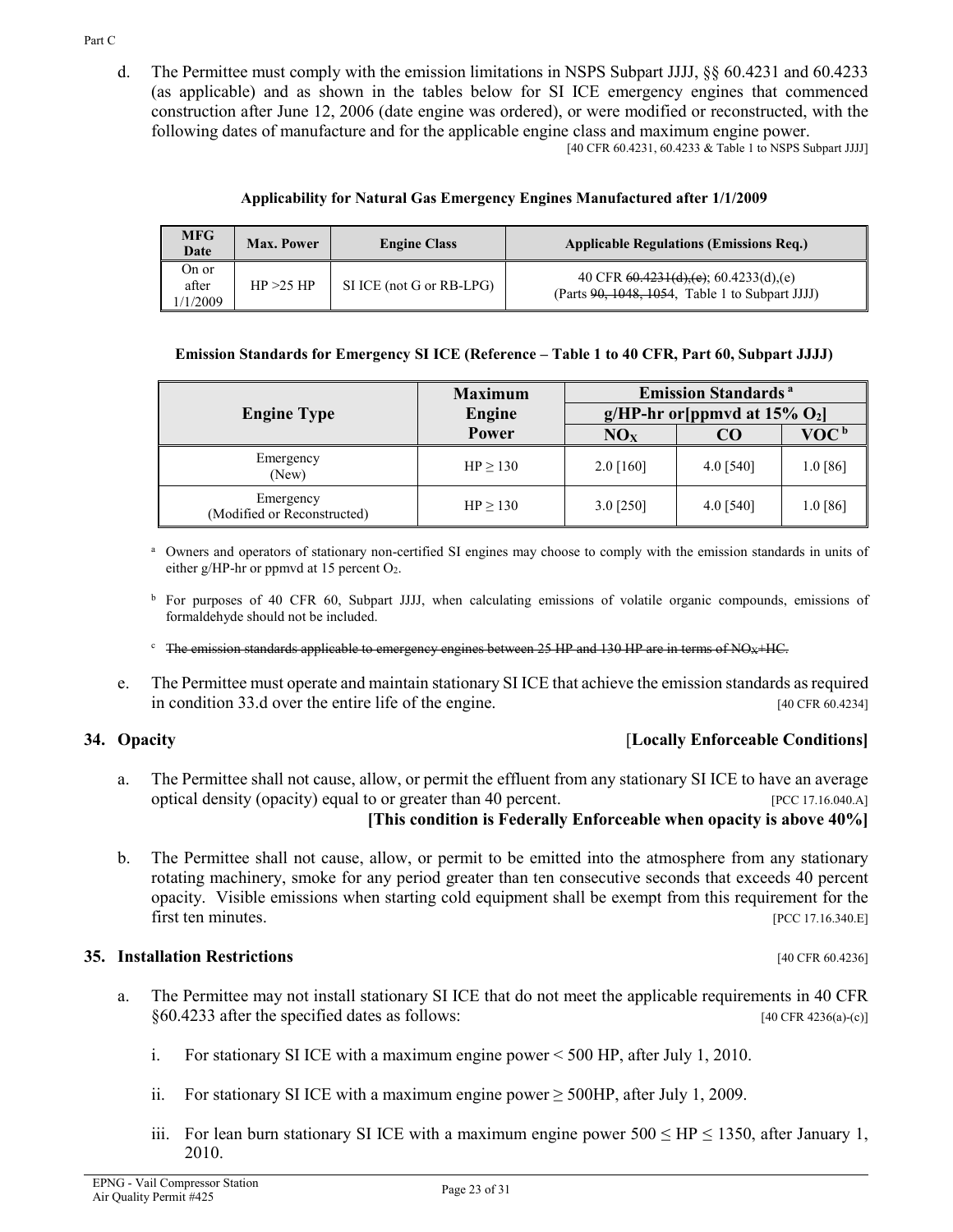- iv. For emergency stationary SI ICE with a maximum engine power > 19 KW (25 HP), after January 1, 2011.
- b. In addition to the requirements specified in 40 CFR §60.4231 and §60.4233, it is prohibited to import stationary SI ICE less than or equal to 19 KW (25 HP), stationary rich burn LPG SI ICE, and stationary gasoline SI ICE that do not meet the applicable requirements specified in condition 35.a, after the dates specified in condition 35.a. [40 CFR 60.4236(d)]
- c. The requirements of condition 35 do not apply to stationary SI ICE that have been modified or reconstructed, and they do not apply to engines that were removed from one existing location and reinstalled at a new location. [40 CFR 60.4236(e)]

# **36. Emergency Designation**

The Permittee must operate the emergency ICE according to the requirements in conditions 36.a through c. In order for the engine to be considered an emergency stationary ICE, any operation other than emergency operation, maintenance and testing, emergency demand response, and operation in non-emergency situations for 50 hours per year, as described in conditions 36.a through c is prohibited. If the Permittee does not operate the engine according to the requirements in conditions 36.a through c, the engine will not be considered an emergency engine and will need to meet all requirements for non-emergency engines. [40 CFR 60.4243(d)]

- a. There is no time limit on the use of emergency ICE in emergency situations. [40 CFR 60.4243(d)(1)]
- b. The Permittee may operate the subject emergency ICE as specified in condition 36.b.i for a maximum of 100 hours per calendar year. Any operation for non-emergency situations, as allowed in condition 36.c, counts as part of the 100 hours per calendar year allowed by this paragraph.  $[40 \text{ CFR } 60.4243 \text{ (d)}(2)]$ 
	- i. The subject emergency ICE may be operated for maintenance checks and readiness testing, provided that the tests are recommended by Federal, State or local government, the manufacturer, the vendor, the regional transmission organization or equivalent balancing authority and transmission operator, or the insurance company associated with the engine. The Permittee may petition the Control Officer for approval of additional hours to be used for maintenance checks and readiness testing, but a petition is not required if the Permittee maintains records indicating that Federal, State, or local standards require maintenance and testing of emergency ICE beyond 100 hours per calendar **year.** [40 CFR 60.4243(d)(2)(i)]
	- ii. Emergency ICE may be operated for emergency demand response for periods in which the Reliability Coordinator under the North American Electric Reliability Corporation (NERC) Reliability Standard EOP-002-3, Capacity and Energy Emergencies (incorporated by reference, see §63.14), or other authorized entity as determined by the Reliability Coordinator, has declared an Energy Emergency Alert Level 2 as defined in the NERC Reliability Standard EOP-002-3.

[40 CFR 63. 60.4243(d)(2)(ii)]

[Vacated by U.S. Court of Appeals for the District of Columbia in Delaware vs EPA, May 4, 2016]

iii. Emergency ICE may be operated for periods where there is a deviation of voltage or frequency of 5 percent or greater below standard voltage or frequency. **[40]**  $\frac{1}{40}$  CFR 60.4243(d)(2)(iii)] [Vacated by U.S. Court of Appeals for the District of Columbia in Delaware vs EPA, May 4, 2016]

c. The Permittee may operate the subject emergency ICE up to 50 hours per calendar year in non-emergency situations. The 50 hours of operation in non-emergency situations are counted towards the 100 hours per calendar year provided for maintenance and testing and emergency demand response provided in condition 36.b. Except as provided in condition 36.c.i, the 50 hours per year for non-emergency situations cannot be used for peak shaving or non-emergency demand response, or to generate income for a facility to supply power to an electric grid or otherwise supply power as part of a financial arrangement with another entity. [40 CFR 60.4243(d)(3)]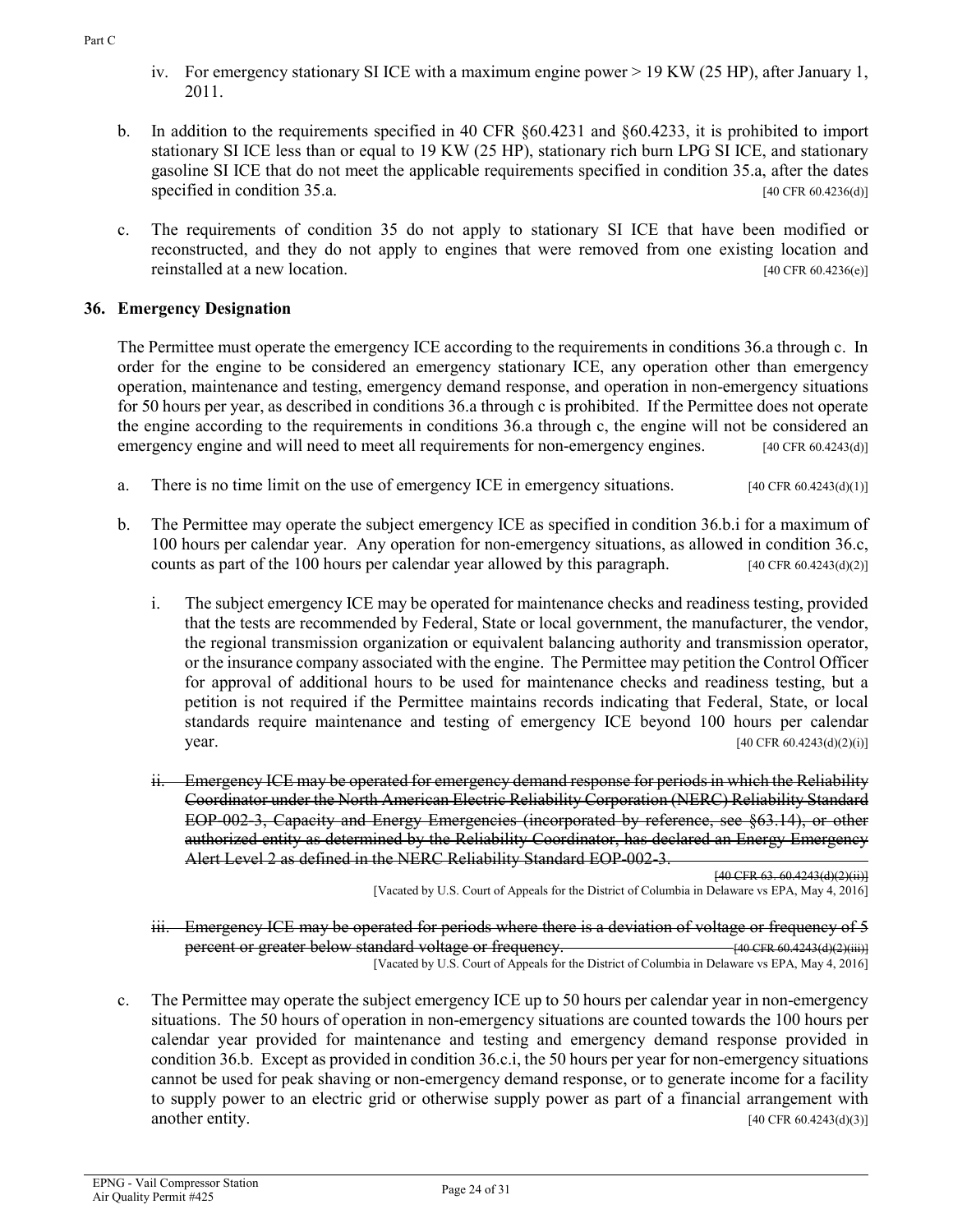- i. The 50 hours per year for non-emergency situations can be used to supply power as part of a financial arrangement with another entity if all of the following conditions are met: [40 CFR 60.4243(d)(3)]
	- (a) The engine is dispatched by the local balancing authority or local transmission and distribution system operator.
	- (b) The dispatch is intended to mitigate local transmission and/or distribution limitations so as to avert potential voltage collapse or line overloads that could lead to the interruption of power supply in a local area or region.
	- (c) The dispatch follows reliability, emergency operation or similar protocols that follow specific NERC, regional, state, public utility commission or local standards or guidelines.
	- (d) The power is provided only to the facility itself or to support the local transmission and distribution system.
	- (e) The Permittee identifies and records the entity that dispatches the engine and the specific NERC, regional, state, public utility commission or local standards or guidelines that are being followed for dispatching the engine. The local balancing authority or local transmission and distribution system operator may keep these records on behalf of the Permittee.

### **Compliance Determination** [PCC 17.12.185.A.3, 4 & 5]

- **37.** The Permittee must demonstrate compliance with the emission standards specified in condition 33.d according to the following:  $[40 \text{ CFR } 60.4243(b)]$ 
	- a. Purchasing an engine certified according to procedures specified in 40 CFR Part 60, Subpart JJJJ, for the same model year and demonstrating compliance according to condition 37.a.i or 37.a.ii as follows: [40 CFR 60.4243(b)(1)]
		- i. For certified stationary SI ICE and control devices that are operated and maintained according to the manufacturer's emission-related written instructions;

The Permittee must keep records of conducted maintenance to demonstrate compliance, but no performance testing is required. The Permittee must meet the requirements as specified in 40 CFR 1068, subparts A through D, as they apply. If engine settings are adjusted according to and consistent with the manufacturer's instructions, the stationary SI ICE will not be considered out of compliance.  $[40 \text{ CFR } 60.\overline{4}243(a)(1)]$ 

ii. For certified stationary SI ICE and control devices that are not operated and maintained according to the manufacturer's emission-related written instructions;

The engine is considered a non-certified engine, and the Permittee must demonstrate compliance according to condition  $37.\text{a.ii.}$  (a) through (b), as appropriate. [40 CFR 60.4243(a)(2)]

(a) For stationary SI ICE,  $100 \leq HP \leq 500$ ;

The Permittee must keep a maintenance plan and records of conducted maintenance and must, to the extent practicable, maintain and operate the engine in a manner consistent with good air pollution control practice for minimizing emissions. In addition, the Permittee must conduct an initial performance test within 1 year of engine startup to demonstrate compliance.

 $[40 \text{ CFR } 60.4243(a)(2)(ii)]$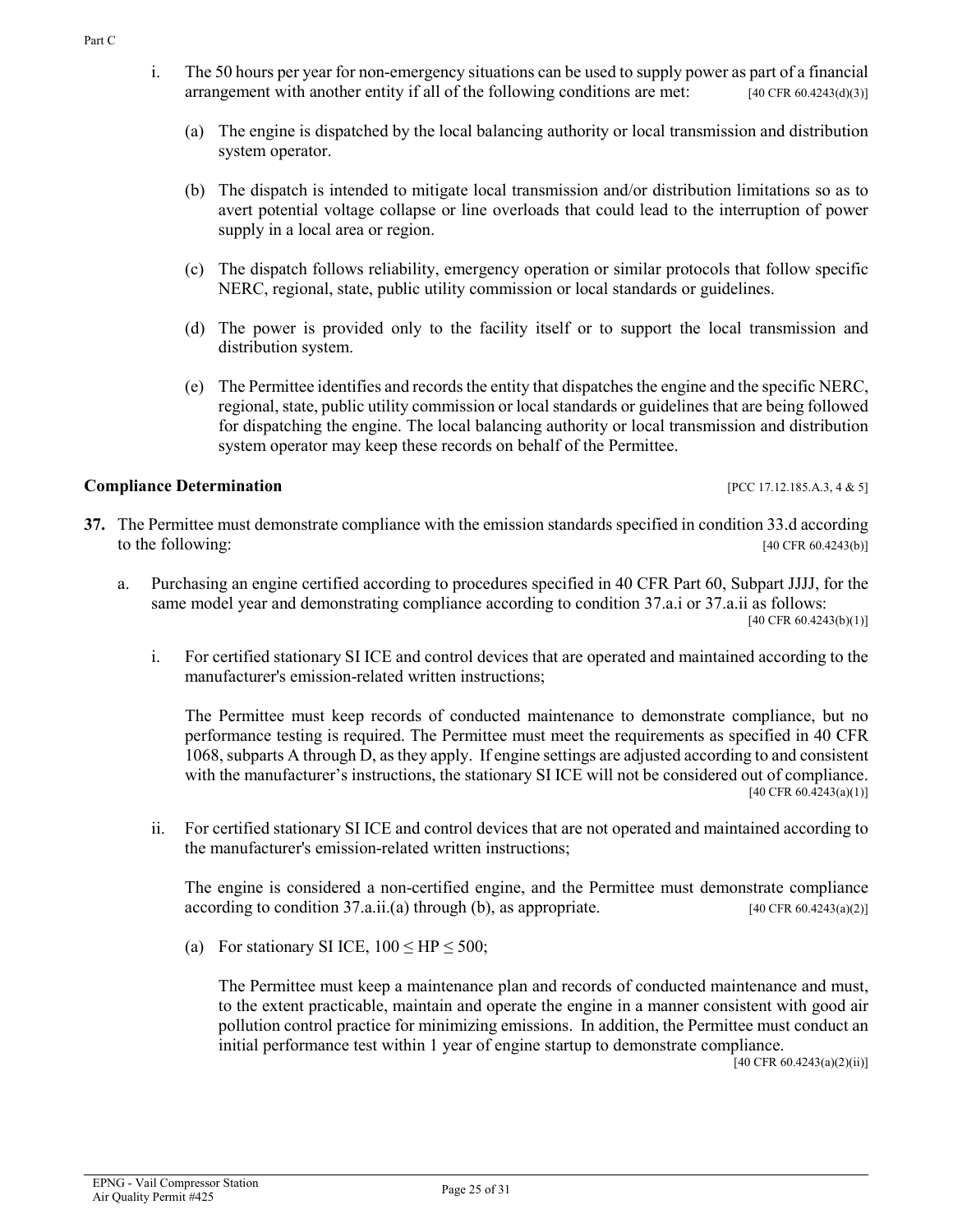(b) For stationary SI ICE  $>$  500 HP;

The Permittee must keep a maintenance plan and records of conducted maintenance and must, to the extent practicable, maintain and operate the engine in a manner consistent with good air pollution control practice for minimizing emissions. In addition, the Permittee must conduct an initial performance test within 1 year of engine startup and conduct subsequent performance testing every 8,760 hours or 3 years, whichever comes first, thereafter to demonstrate compliance.  $[40 \text{ CFR } 60.4243(a)(2)(iii)]$ 

b. For stationary SI ICE  $\leq$  500 HP;

If the Permittee purchases a non-certified engine, or the Permittee does not operate and maintain a certified stationary SI ICE and control device according to the manufacturer's written emission-related instructions, the Permittee is required to perform initial performance testing as indicated in condition 37.a.ii, but the Permittee is not required to conduct subsequent performance testing unless the stationary engine is rebuilt or undergoes major repair or maintenance. A rebuilt stationary SI ICE means an engine that has been rebuilt as that term is defined in 40 CFR 94.11(a).  $[40 \text{ CFR } 60.4243(1)]$ 

- c. The Permittee may operate their stationary SI natural gas fired engines using propane for a maximum of 100 hours per year as an alternative fuel solely during emergency operations, but must keep records of such use. If propane is used for more than 100 hours per year in an engine that is not certified to the emission standards when using propane, the Permittee is required to conduct a performance test to demonstrate compliance with the emission standards in condition 33.b. [40 CFR 60.4243(e) & 40 CFR 60.4233]
- d. It is expected that air-to-fuel ratio (AFR) controllers will be used with the operation of three-way catalysts/non-selective catalytic reduction. The AFR controller must be maintained and operated appropriately in order to ensure proper operation of the engine and control device to minimize emissions at all times.  $[40 \text{ CFR } 60.4243(\text{g})]$

# **38. Opacity**

A demonstration to show compliance with the emission limitation for opacity in condition 34 shall not be required since the percent of opacity of visible emissions from the stationary SI ICE while combusting natural gas fuel is inherently low. The Permittee shall operate and maintain the stationary SI ICE at all times including periods of startup, shutdown, and malfunction - in a manner consistent with good air pollution control practices and consistent with manufacturer's guidelines. [PCC 17.12.185.A.3]

# **39. Fuel Limitation**

The Permittee shall be considered in compliance with the fuel limitation in condition 33.c by demonstrating that only commercially available pipeline quality natural gas was fired in the stationary SI ICE listed. Such a demonstration may be made by making available to the Control Officer for his inspection, documentation, such as invoices or statements from the fuel supplier, showing that only commercial natural gas was purchased for use in the equipment or a copy of the Federal Energy Regulatory Commission (FERC) approved Tariff agreement that limits transmission to pipeline quality natural gas of sulfur content less than 0.8 percent by weight. [PCC 17.12.185.A.3]

### **40. Notifications, Reports and Records**

- a. The Permittee must keep records of the information in paragraphs i through iv. [40 CFR 60.4245(a)]
	- i. All notifications submitted to comply with this Part C and all documentation supporting any notification.
	- ii. Records of conducted operation and maintenance to demonstrate compliance.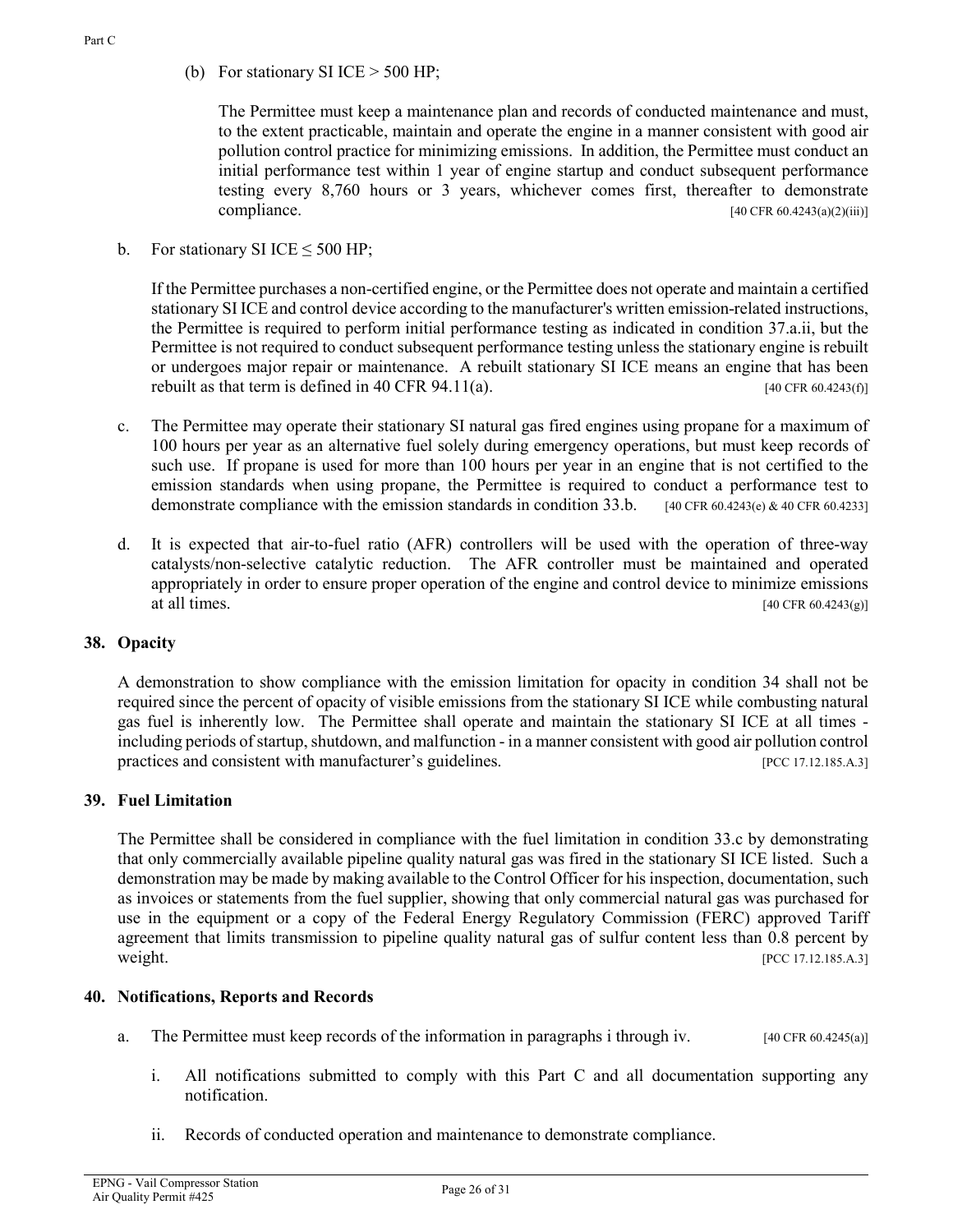- iii. If the stationary SI internal combustion engine is a certified engine, documentation from the manufacturer that the engine is certified to meet the emission standards and information as required in 40 CFR Parts 90 and 1048, 1054, and 1060, as applicable.
- iv. If the stationary SI internal combustion engine is not a certified engine or is a certified engine operating in a non-certified manner and subject to condition 37.a.ii, documentation that the engine meets the emission standards. [40 CFR 60.4245(a)(4) & 40 CFR 60.4243(a)(2)]
- b. The Permittee must keep the following run hour records:
	- i. For each subject SI ICE identified as having an operational limitation in the permit equipment list, the Permittee shall record the monthly operating hours and recalculate a rolling twelve (12) month total within 10 calendar days of the end of the month. The rolling 12 month total shall be submitted with the compliance certifications pursuant to condition 7 of Part A. [PCC 17.12.185.A.3 & 4] **[Locally Enforceable Condition]**
	- ii. The Permittee must keep records of the hours of operation of the engine that is recorded through the non-resettable hour meter. The Permittee must document how many hours are spent for emergency operation, including what classified the operation as emergency and how many hours are spent for non-emergency operation. [40 CFR 60.4245(b)]

# **41. SI ICE Performance Testing**

If required to conduct performance testing, the Permittee must follow the procedures in paragraphs (a) through (f) of 40 CFR 60.4244. [40 CFR 60.4244.]

### **42. Reporting for Performance Testing**

For all SI ICE that are subject to performance testing, the Permittee must submit a copy of each performance test as conducted in 40 CFR §60.4244 within 60 days after the test has been completed. Performance test reports using EPA Method 18, EPA Method 320, or ASTM D6348-03 (incorporated by reference - see 40 CFR 60.17) to measure VOC require reporting of all QA/QC data. For Method 18, report results from sections 8.4 and 11.1.1.4; for Method 320, report results from sections 8.6.2, 9.0, and 13.0; and for ASTM D6348-03 report results of all QA/QC procedures in Annexes 1-7. [40 CFR 60.4245(d)]

### **43. Annual Report to EPA**

If you own or operate an emergency stationary SI ICE with a maximum engine power more than 100 HP that operates or is contractually obligated to be available for more than 15 hours per calendar year for the purposes specified in condition 36.c, you must submit an annual report according to the requirements in paragraphs (a) through (c) of this condition.  $[40 \text{ CFR } 4245(e)]$ 

- a. The report must contain the following information:
	- i. Company name and address where the engine is located.
	- ii. Date of the report and beginning and ending dates of the reporting period.
	- iii. Engine site rating and model year.
	- iv. Latitude and longitude of the engine in decimal degrees reported to the fifth decimal place.
	- Hours operated for the purposes specified in  $\S60.4243(d)(2)(ii)$  and (iii), including the date, start time, and end time for engine operation for the purposes specified in  $\S60.4243(d)(2)(ii)$  and (iii).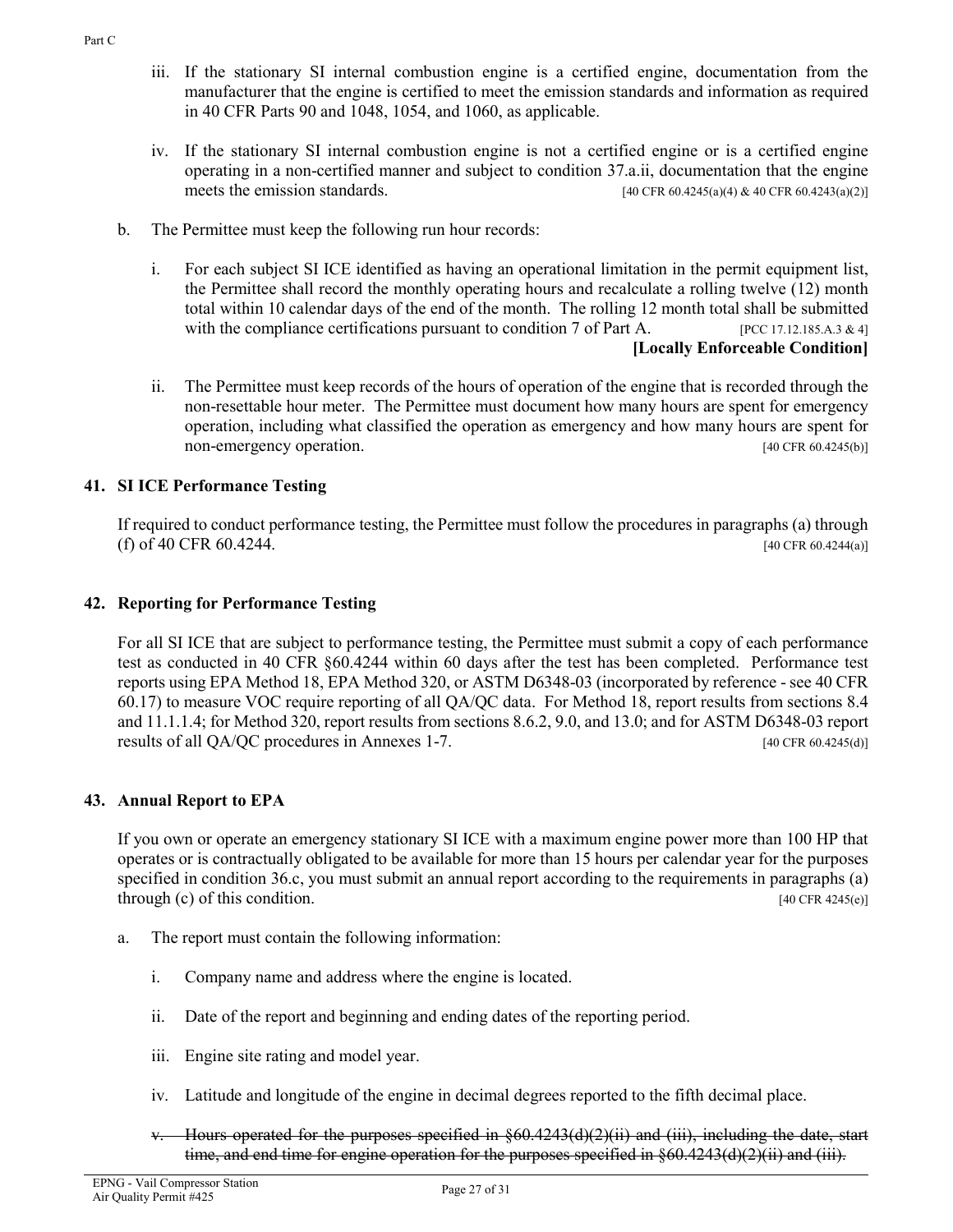[Vacated by U.S. Court of Appeals for the District of Columbia in Delaware vs EPA, May 4, 2016] vi. Number of hours the engine is contractually obligated to be available for the purposes specified in §60.4243(d)(2)(ii) and (iii).

[Vacated by U.S. Court of Appeals for the District of Columbia in Delaware vs EPA, May 4, 2016]

- vii. Hours spent for operation for the purposes specified in condition 36.c.i, including the date, start time, and end time for engine operation for the purposes specified in condition 36.c.i. The report must also identify the entity that dispatched the engine and the situation that necessitated the dispatch of the engine.
- b. The annual report must be submitted no later than March 31 of the following calendar year.
- c. The annual report must be submitted electronically using the subpart specific reporting form in the Compliance and Emissions Data Reporting Interface (CEDRI) that is accessed through EPA's Central Data Exchange (CDX) [\(www.epa.gov/cdx\)](http://www.epa.gov/cdx). However, if the reporting form specific to this subpart is not available in CEDRI at the time that the report is due, the written report must be submitted to the Administrator at the appropriate address listed in §60.4.

**43-45. [Reserved]**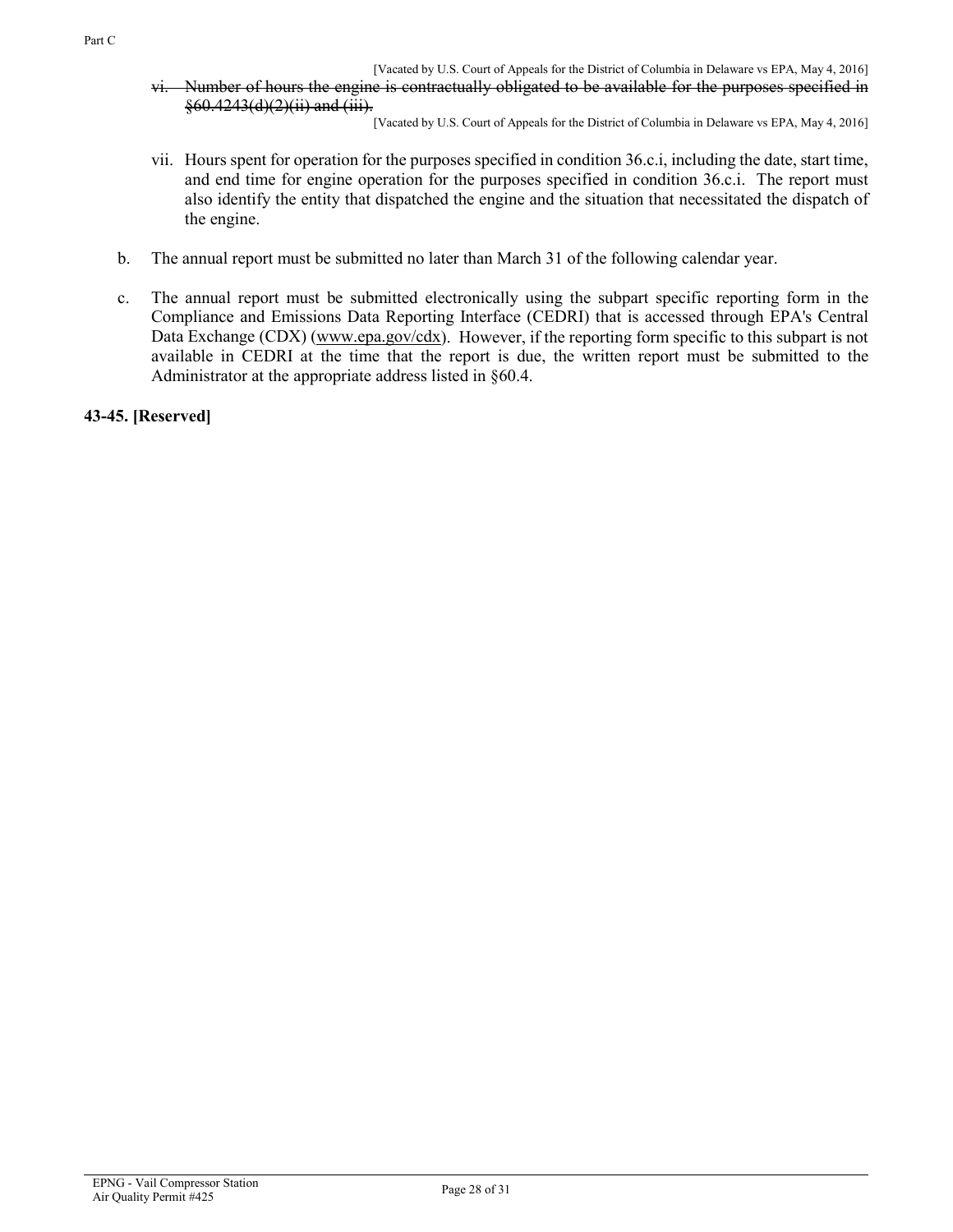### **ATTACHMENT 1: APPLICABLE REGULATIONS**

#### <span id="page-28-0"></span>**Requirements Specifically Identified as Applicable**

Compliance with the terms contained in this permit shall be deemed compliance with the following *federally applicable requirements* in effect on the date of permit issuance:

#### **Pima County SIP:**

| Rule 321 | Emissions-Discharge Opacity Limiting Standards                  |
|----------|-----------------------------------------------------------------|
|          | Standards and Applicability (Includes NESHAPS)                  |
| Rule 332 | Compilation of Mass Rates and Concentrations (Includes NESHAPS) |
| Rule 343 | <b>Visibility Limiting Standard</b>                             |
| Rule 344 | <b>Odor Limiting Standards</b>                                  |

Compliance with the terms contained in this permit shall be deemed compliance with the following *non-federally applicable requirements* in effect on the date of permit issuance:

#### **Pima County Code (PCC) Title 17, Chapter 17.16.:**

| 17.16.010 | Local Rules and Standards – Applicability of More Than One Standard |
|-----------|---------------------------------------------------------------------|
| 17.16.020 | Noncompliance with Applicable Standards                             |
| 17.16.030 | <b>Odor Limiting Standards</b>                                      |
| 17.16.040 | Standards and applicability (includes NESHAP)                       |

- 17.16.050 Visibility Limiting Standard
- 17.16.060 Fugitive Dust Producing Activities
- 17.16.080 Vacant Lots and Open Spaces
- 17.16.090 Roads and Streets
- 17.16.100 Particulate Materials
- 17.16.110 Storage Piles
- 17.16.130 Applicability
- 17.16.340 Standards of Performance for Stationary Rotating Machinery
- 17.16.400 Organic Solvents and Other Organic Materials
- 17.16.450 Off-Road Machinery
- 17.16.470 Roadway and Site Cleaning Machinery

#### **Pima County Code (PCC) Title 17, Chapter 17.20:**

- 17.20.010 Source Sampling, Monitoring and Testing
- 17.20.040 Concealment of Emissions

#### **Pima County Code (PCC) Title 17, Chapter 17.24:**

17.24.020 Recordkeeping for Compliance Determination

#### **40 CFR, Part 60 Standards of Performance for New Stationary Sources**

| Subpart A    | <b>General Provisions</b>                                      |
|--------------|----------------------------------------------------------------|
| Subpart JJJJ | NSPS for Stationary Spark Ignition Internal Combustion Engines |
| Appendix A   | Test Methods                                                   |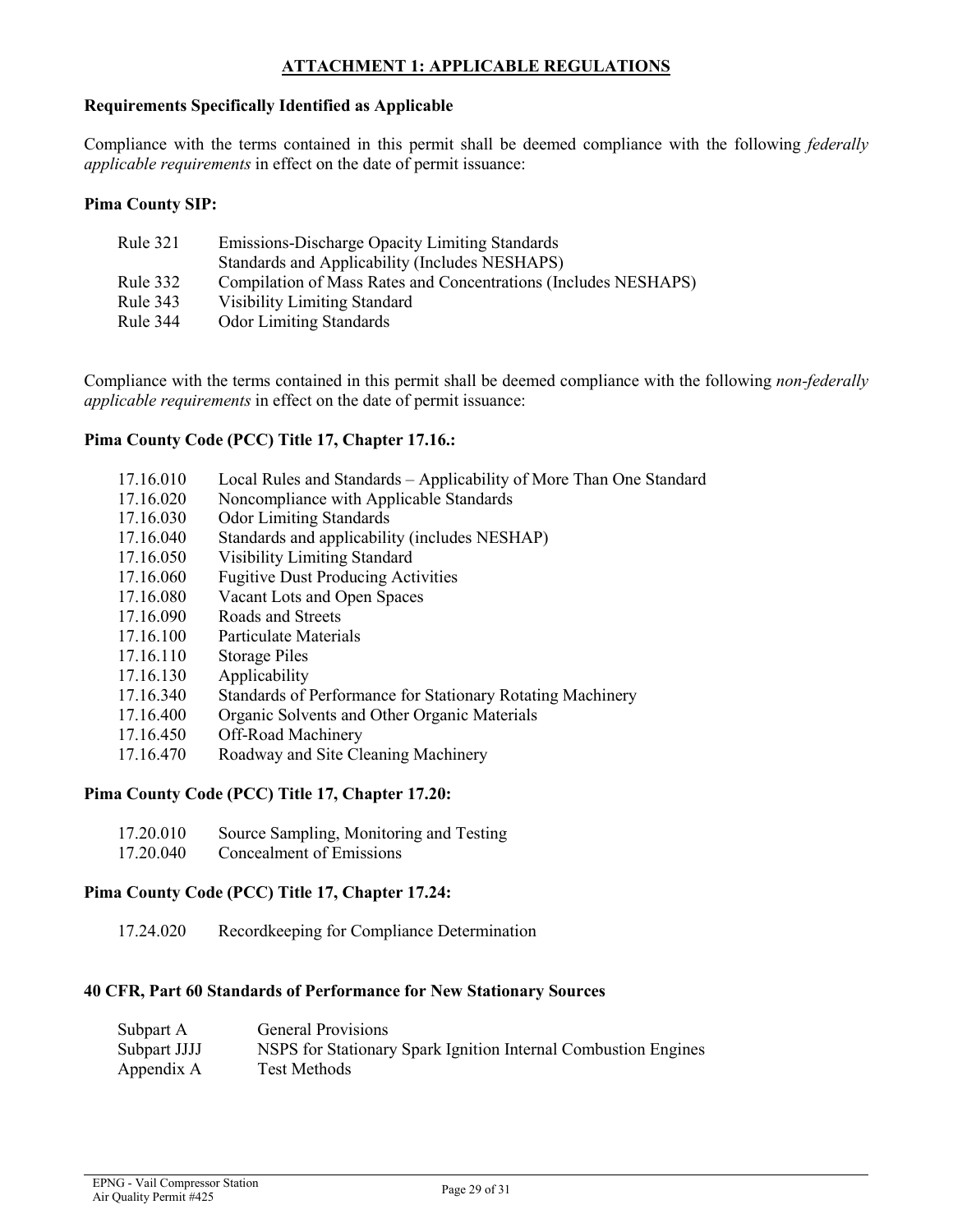#### **Requirements Specifically Identified As Not Applicable**

As requested by the Permittee, specific non-applicable requirements have been identified as follows. A permit shield is granted from these requirements.

40 CFR 60, Subpart GG - New Source Performance Standards - Stationary Gas Turbines - New Source Performance Standards - Stationary Gas Turbines

The permit shield becomes void if the emission unit is modified (as defined in 40 CFR 60.14) or reconstructed (as defined in 40 CFR 60.15) since the effective date of the above New Source Performance Standard.